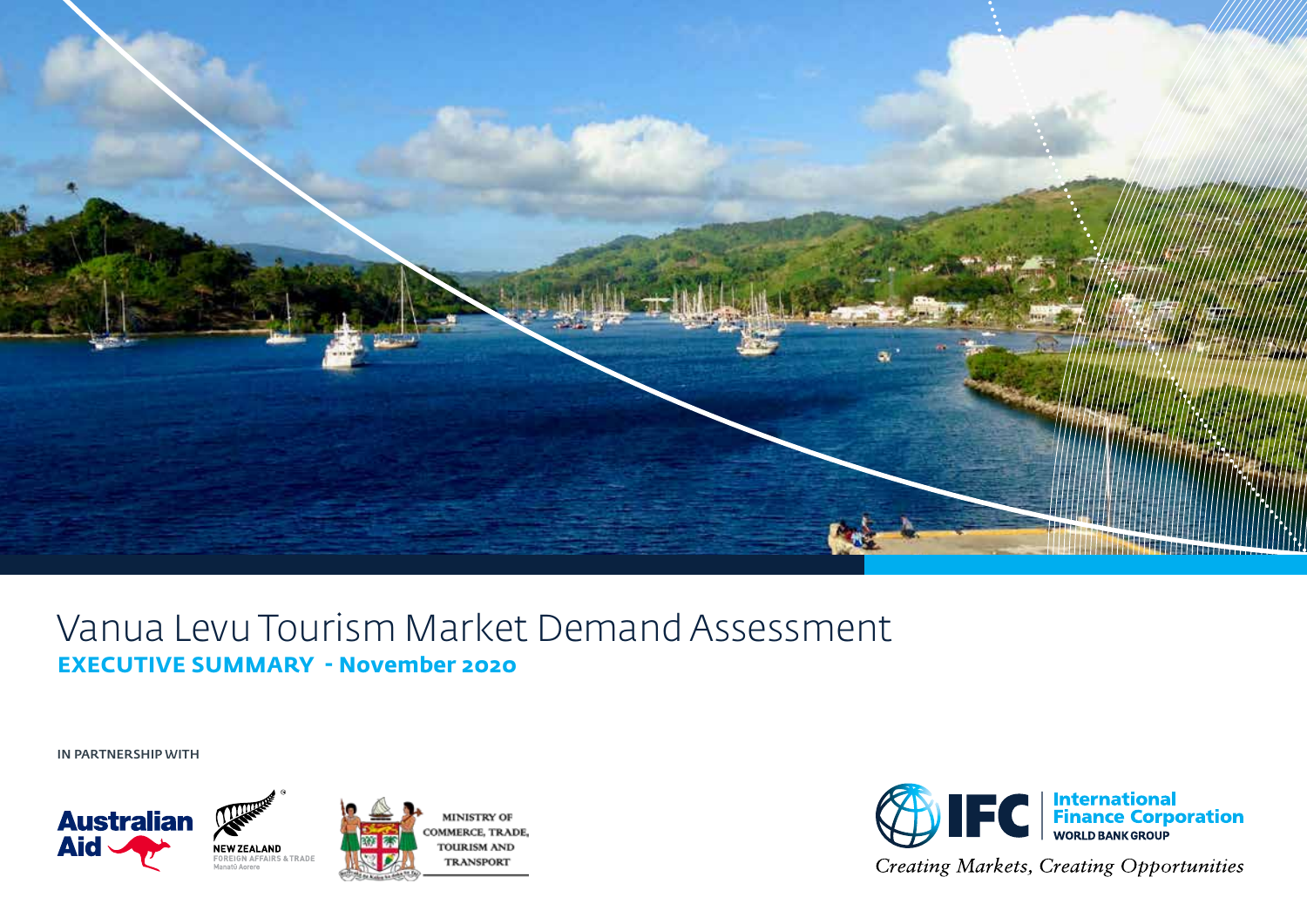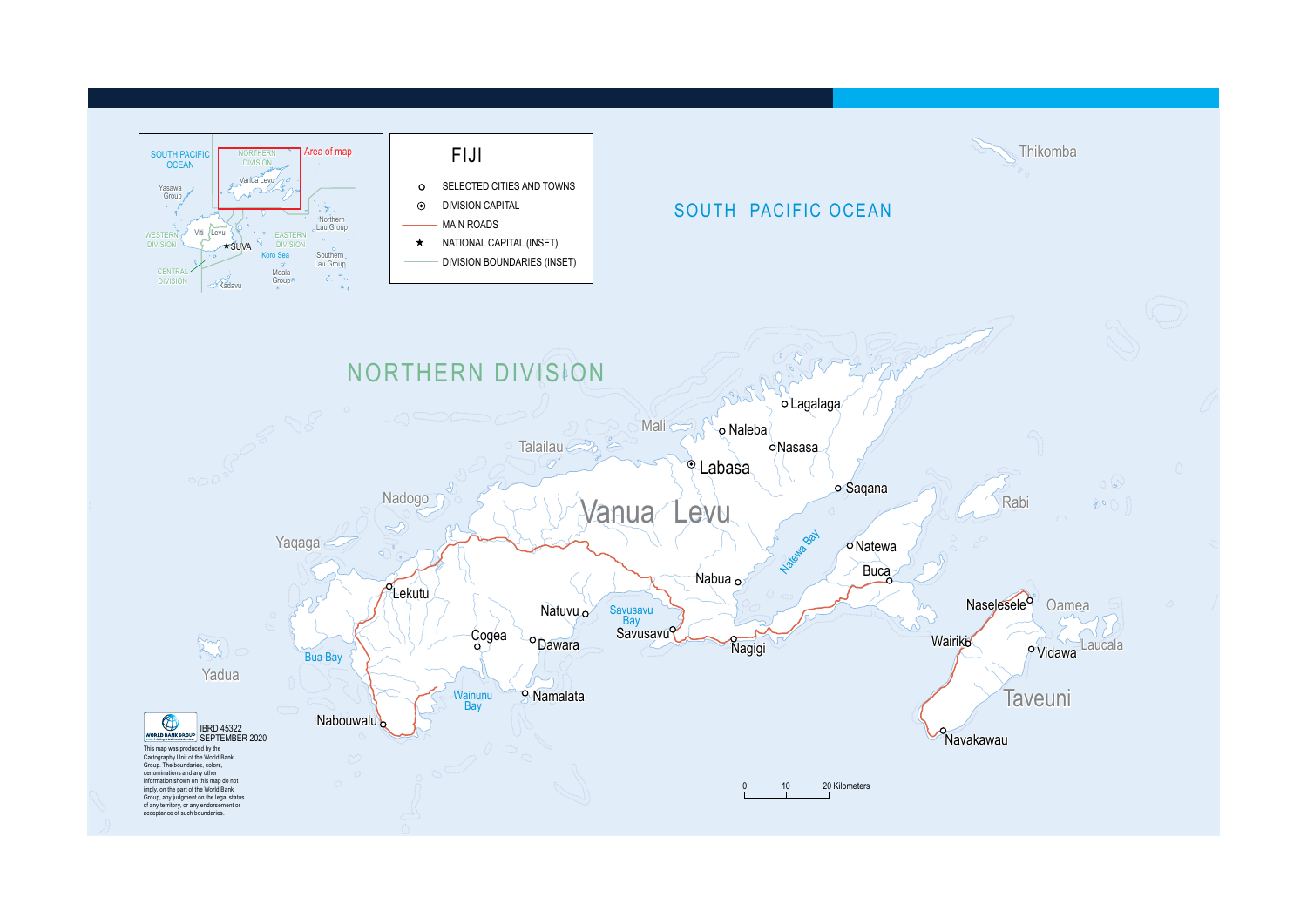## VANUA LEVU TOURISM MARKET DEMAND ASSESSMENT

Tourism is one of the most important drivers of growth for Pacific Island Countries, playing a particularly crucial role in the Fijian economy. Fiji, being a services driven economy, is among the world's 20 most tourism-dependent nations, with tourism contributing nearly 40 percent of GDP.1 Accounting for approximately FJD 3 billion (USD 1.39 billion) in earnings in 2019,<sup>2</sup> travel and tourism supports nearly one-third of the Fijian labour force and is one of the most important sources of income for Fijians. Prior to the COVID-19 pandemic, annual visitor arrivals grew consistently for nearly ten years. International arrivals reached 894,000 in 2019, representing a 5.2 percent Compound Annual Growth Rate (CAGR) since 2010.

The COVID-19 crisis has severely impacted Fiji's tourism industry, threatening businesses, livelihoods and economic growth. As with most global tourist destinations, Fiji experienced a precipitous drop in arrivals in the first quarter of 2020 due to the pandemic. Fiji closed the Nadi International Airport on March 25, 2020 and the tourism sector was effectively shut down. By April, Fiji's international arrivals were less than one percent of the corresponding numbers from April 2019.3 The drastic drop in arrivals impacted businesses immediately; more than 50 percent of tourism businesses were either hibernating or fully closed by mid-May. A survey conducted by IFC and the Ministry of Commerce, Trade, Tourism and Transport (MCTTT) found that in May 2020, 29 percent of tourism businesses and 11 percent of non-tourism businesses surveyed anticipated bankruptcy within six months.4 Similarly, more than 60 percent of tourism businesses anticipated closing or moving away from the tourism sector by November 2020, if the situation did not change. This will be a significant loss for the sector as these businesses are the foundation of the tourism industry, providing accommodation, tourist activities, and tourism-related services.

The Fijian Government (GoF) responded with a series of COVID-19 response packages for businesses and employees, while holding firm to its commitment of long-term tourism diversification. Having previously achieved sound arrivals growth from traditional offerings, the GoF's long term strategy is to increase the value of tourism by growing arrivals from high value markets; increasing the share of tourism revenue retained in the local economy; and spreading the benefits of tourism throughout the country. Fortuitously, the strategic drive to develop sustainable, high value and diversified tourism will be the foundation for COVID-19 tourism recovery. Policy guidance from all major global and regional development agencies impresses the need to focus tourism recovery efforts on 'building back better,' with an emphasis on a more sustainable, inclusive and resilient tourism sector. Initial market intelligence indicates that high end and adventure tourism will be the first type of international travel to rebound and even mainstream tourists will seek more nature-based experiences to reconnect with clean, outdoor spaces. In July, the GoF began pursuing these strategic markets through the opening of Blue Lane initiative for marine tourism§ and planning the launch of Vacation in Paradise (VIP) Lanes for luxury tourism.

<sup>1</sup> According to World Travel and Tourism Council 2019 estimates

<sup>2</sup> Ministry of Commerce, Trade, Tourism and Transport (2019), Fiji International Visitors Survey

<sup>3</sup> Fiji Bureau of Statistics (2020), Provisional Arrivals: April 2020 Available at:<https://www.statsfiji.gov.fj/index.php/latest-releases/tourism-and-migration/visitor-arrivals/1060-provisional-visitor-arrivals-april-2020>

<sup>4</sup> Based on no changes to international travel restrictions

<sup>5</sup> The Fijian Government launched its Blue Lanes Initiative under which international tourists can arrive in Fiji on yachts and pleasure crafts by entering through Port Denarau Marina. For more information visit: https://www. fiji.travel/en-au/articles/sail-fijis-blue-lanes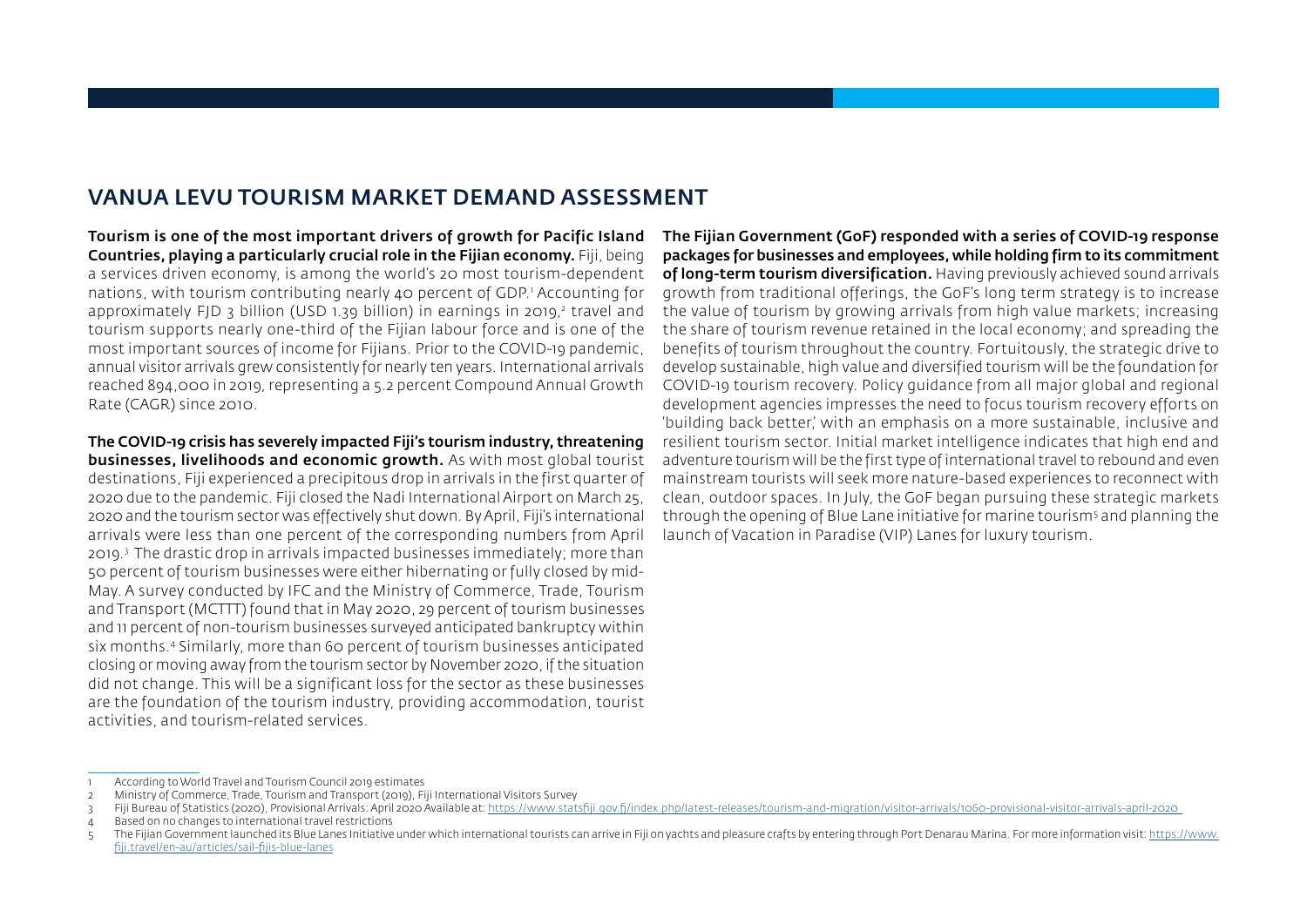## 2022 Fiji Tourist Demand Scenario (By Market Segment and Overall)

|                                                                                  | <b>Diving</b> | Nature/<br><b>Adventure</b> | Yachting | Wedding/<br>Honeymoon | <b>All others</b> | <b>TOTAL</b> |
|----------------------------------------------------------------------------------|---------------|-----------------------------|----------|-----------------------|-------------------|--------------|
| % 2019 Arrivals                                                                  | 6.5%          | 6.2%                        | 1.9%     | 8.8%                  | 76.6%             | 100%         |
| # of 2019 arrivals                                                               | 58,298        | 55,238                      | 16,780   | 79,060                | 685,013           | 894,389      |
| 2019 spend/tourist (FJD)                                                         | \$4,946       | \$4,325                     | \$8,626  | \$3,167               | \$3,028           | n/a          |
| 2019 total spend (million FJD)                                                   | \$288.3       | \$238.9                     | \$144.7  | \$250.4               | \$2,105.6         | \$3,028      |
| Downside Scenario: 2022 arrivals<br>projects (30% reduction in all mar-<br>kets) | 40,809        | 38,667                      | 11,746   | 55,342                | 479,509           | 626,072      |
| Downside Scenario: 2022 total<br>spend (million FJD)                             | \$201.8       | \$167.2                     | \$101.3  | \$175.3               | \$1473.9          | \$2,120      |
| Upside Scenario: % change in arriv-<br>als 2019 to 2022                          | 20%           | 15%                         | 30%      | $-30%$                | -30%              |              |
| Upside Scenario: 2022 arrivals pro-<br>jection                                   | 69,958        | 63,524                      | 21,814   | 55,342                | 479,509           | 690,146      |
| Upside Scenario: 2022 spend projec-<br>tion (million FJD)                        | \$346.0       | \$274.7                     | \$188.2  | \$175.3               | \$1,473.9         | \$2,458      |
| Upside Scenario Value 2022                                                       | \$144.2       | \$107.5                     | \$86.8   | \$0.0                 | \$0.0             | \$338.5      |

Source: Government of Fiji (2020) Fiji International Visitors Survey (IVS)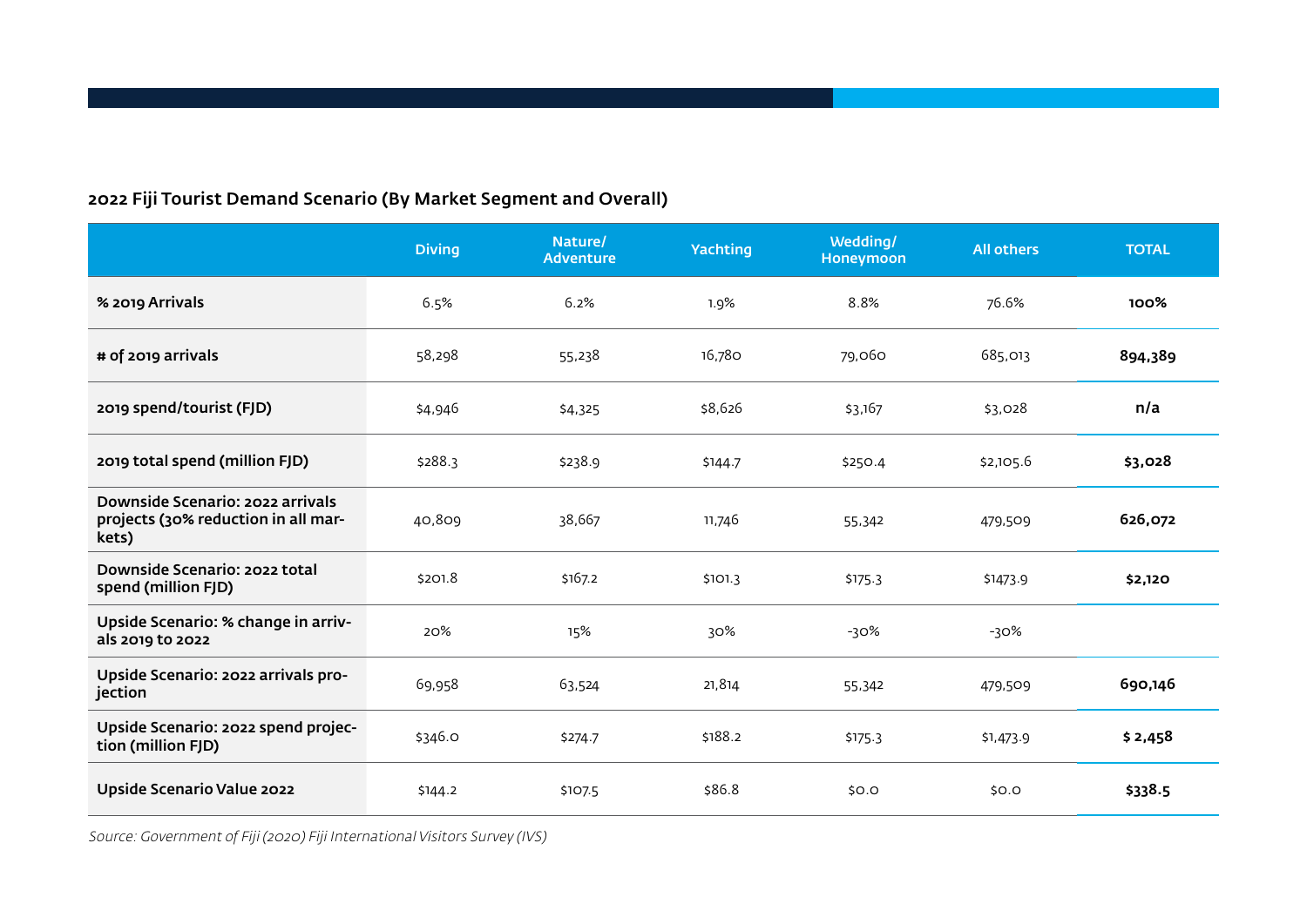## LEVERAGING FIJI'S TOURISM ASSETS FOR RECOVERY

A national-level strategy focusing on high value market segments could help cushion the blow of the pandemic for the wider Fijian tourism sector and increase forecasted earnings (compared to anticipated losses). While there is no way to reliably forecast when international arrivals will return to Fiji, the GoF can better position itself for recovery by focusing on high value and 'first-to-rebound' markets. If the tourism sector in 2022 only achieves 70 percent of its 2019 levels (as per Government estimates), Fiji would only earn FJD 2.12 billion from 626,072 tourists. However, if Fiji invests in three high-yield markets: scuba diving, adventure tourism/ nature-based tourism, and yachting; its 2022 earnings could increase by FJD 339 million to FJD 2.46 billion. This is 16 percent above forecasted earnings, although still a drop of 18.8 percent from 2019 earnings of FJD 3.03 billion.

Developing tourism in Vanua Levu, Fiji's second largest island, can play an important role in driving arrivals from these high value markets and building tourism diversification and resilience. Vanua Levu has a competitive advantage in growing nature-based and adventure tourism and already attracts Fiji's highest spending visitors. It would be a centrepiece of attracting the main high yield markets: scuba diving, adventure tourism/nature-based tourism, and yachting. However, Vanua Levu's tourism potential is largely untapped, with the island only receiving four percent of Fiji's international visitors. For Vanua Levu to unlock its growth potential and develop as a high-end destination, it needs robust tourism planning, and significant investments in infrastructure, services and technical assistance. These will boost visitor numbers, create jobs and build incomes. Developing Vanua Levu as a key tourism destination also supports the Government's goal to reduce poverty.

In 2019, the World Bank and the Fijian Government began exploring the opportunity to develop tourism in Vanua Levu through the World Bank's International Development Association (IDA) lending program. While the country's tourism industry has been rocked by the pandemic, the Government remains committed to the long-term vision of a more diversified and sustainable tourism sector and sees Vanua Levu as a core element of this vision.

IFC conducted a *Tourism Market Demand Assessment* for Vanua Levu to provide critical information for the design of a tourism development project. The study provides foundational research for the World Bank and the GoF. It will inform the design of a World Bank lending project and support the recovery and growth of tourism in Vanua Levu. The study assesses the state of tourism in Vanua Levu under 'normal' conditions, leading up to the COVID-19 crisis. It identifies barriers, determines latent market demand and identifies priority markets for future growth, recognising that these remain relevant in a post-pandemic context.

Vanua Levu has a wealth of terrestrial and marine assets that underpin its tourism appeal and are the foundation for its supply of formally developed tourism products. The destination's spectacular and unspoiled mountain ranges, rivers and coastline are home to places of cultural significance and abundant of flora and fauna. Similarly, the island is surrounded by exceptional marine assets: the Great Sea Reef; Namena Marine Reserve and Rainbow Reef (both renowned by scuba divers); and Natewa Bay (the South Pacific's largest bay). The pristine and relatively undiscovered nature of these sites has seen the creation of some compelling marine tourism products and services.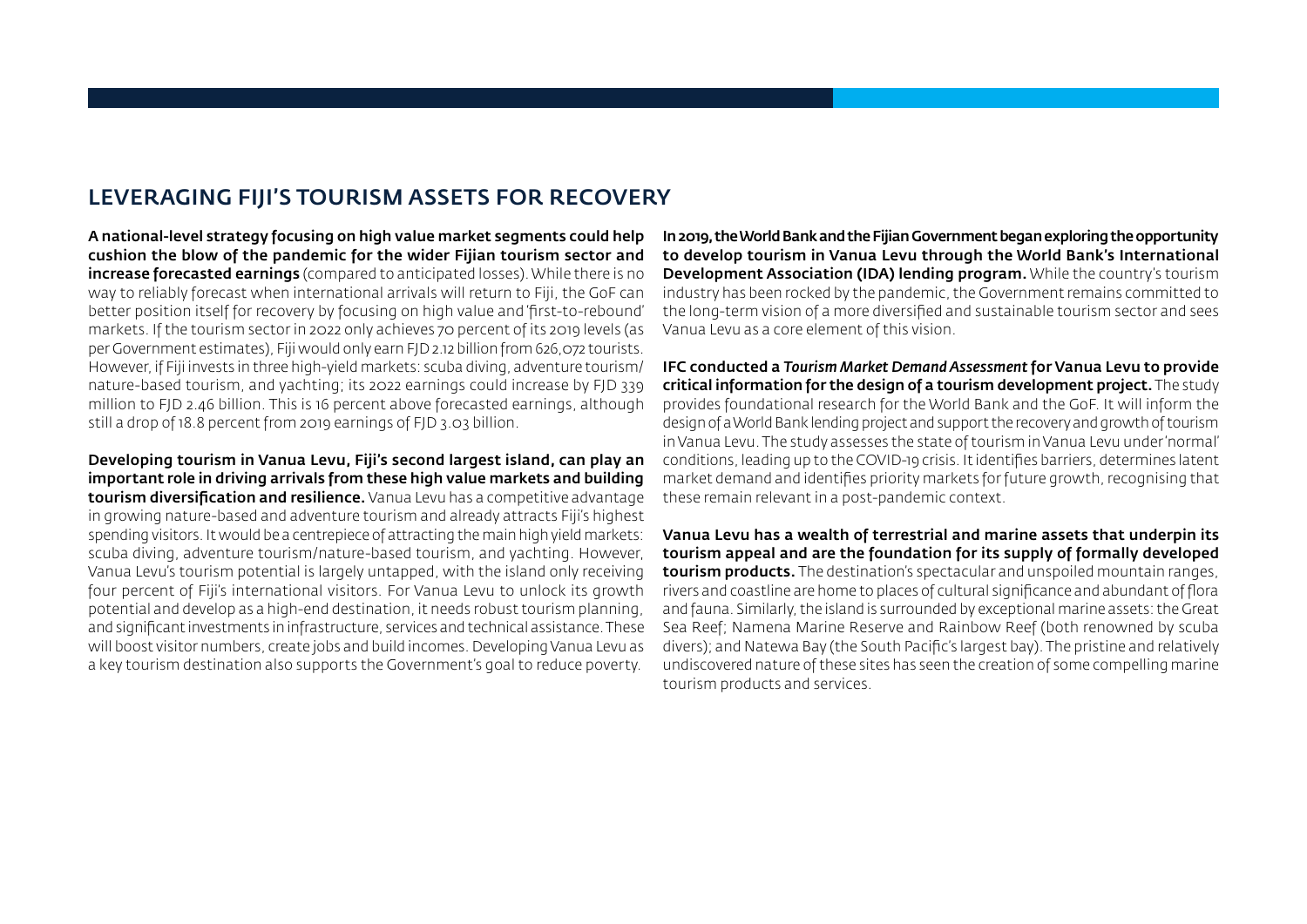# VANUA LEVU TOURISM MARKET DEMAND ASSESSMENT KEY FINDINGS

## Recovery Scenarios

With coordinated support and a focus on three high value markets (scuba diving, nature-based and adventure tourists, and yachting), Vanua Levu could earn 2.4 percent more in tourism revenue than in 2019 (despite a 6.8 percent drop in tourist arrivals) during 2022. This assumes that other market segments — including weddings and honeymoons — would drop 30 percent, in line with initial Government estimates. Focusing on these three markets would attract 32,571 tourist arrivals  $\rightarrow -2.375$  fewer than in 2019 ¬— but earnings would jump by FJD 5 million (from FJD 209 million to FJD 214 million).

Tourist spending within the three priority segments would more than offset the loss from the other segments. While it is anticipated that tourist arrivals will remain depressed for some time, focusing on high value markets can preserve earnings for Vanua Levu's tourism businesses and employees.

## Priority Markets

IFC identified five priority markets for Vanua Levu based on size of the market, yield per visitor, market growth potential, sustainability and ease of attracting the market segment. Consultations with tourism stakeholders confirmed the priority markets.

|                                                           | <b>Scuba Diving</b> | Adventure/Nature | <b>Weddings &amp;</b><br><b>Honeymoon</b> | Yachting <sup>®</sup> | <b>Cruise</b>      |
|-----------------------------------------------------------|---------------------|------------------|-------------------------------------------|-----------------------|--------------------|
| Percentage of Vanua Levu International<br><b>Arrivals</b> | 19.8%               | 18.8%            | 8.7%                                      | 8.1%                  | Not applicable $6$ |
| Estimated Number of Visitors (2019) <sup>7</sup>          | 6,913               | 6,585            | 3,032                                     | 2,817                 | 19,865             |
| Average Length of Stay <sup>8</sup>                       | 18.8 (12 median)    | 23.4             | 11.6                                      | 133                   |                    |
| Average Daily Local Expenditure (FJD)                     | \$326               | \$303            | \$447                                     | \$59                  | \$56               |
| Average Spend per Trip (FJD)                              | \$9,628             | \$7,091          | \$5,177                                   | \$7,808               | \$56               |
| Total Local Spend of Segment (FJD)                        | \$66.6 million      | \$46.7 million   | $$15.7$ million                           | \$22 million          | \$1.1 million      |
| <b>Repeat Visitation</b>                                  | 49.7%               | 27.7%            | 32.3%                                     | 41.6%                 | Not available      |
| <b>Overall Satisfaction</b>                               | 99%                 | 90%              | 93%                                       | 99%                   | Not available      |

#### Vanua Levu Priority Market Segment Data

Sources: Government of Fiji (2020) Fiji International Visitors Survey (IVS); Market Development Facility (2018), Economic Impact of International Yachting in Fiji; IFC (2019), Assessment of the Economic Impact of Cruise Tourism in Fiji. \* Average length of stay and average daily spend is based on yacht visitors to all of Fiji as data for Vanua Levu visitors is not available.

<sup>6</sup> This is not applicable because cruise visitors are not considered international arrivals (which are defined as those that stay at least 24 hours in the destination).

In the case of cruise tourism, figures are from an IFC study based on 2018 data.

<sup>8</sup> The average length of stay figure refers to the number of days that visitors to Vanua Levu stayed on their entire trip to Fiji.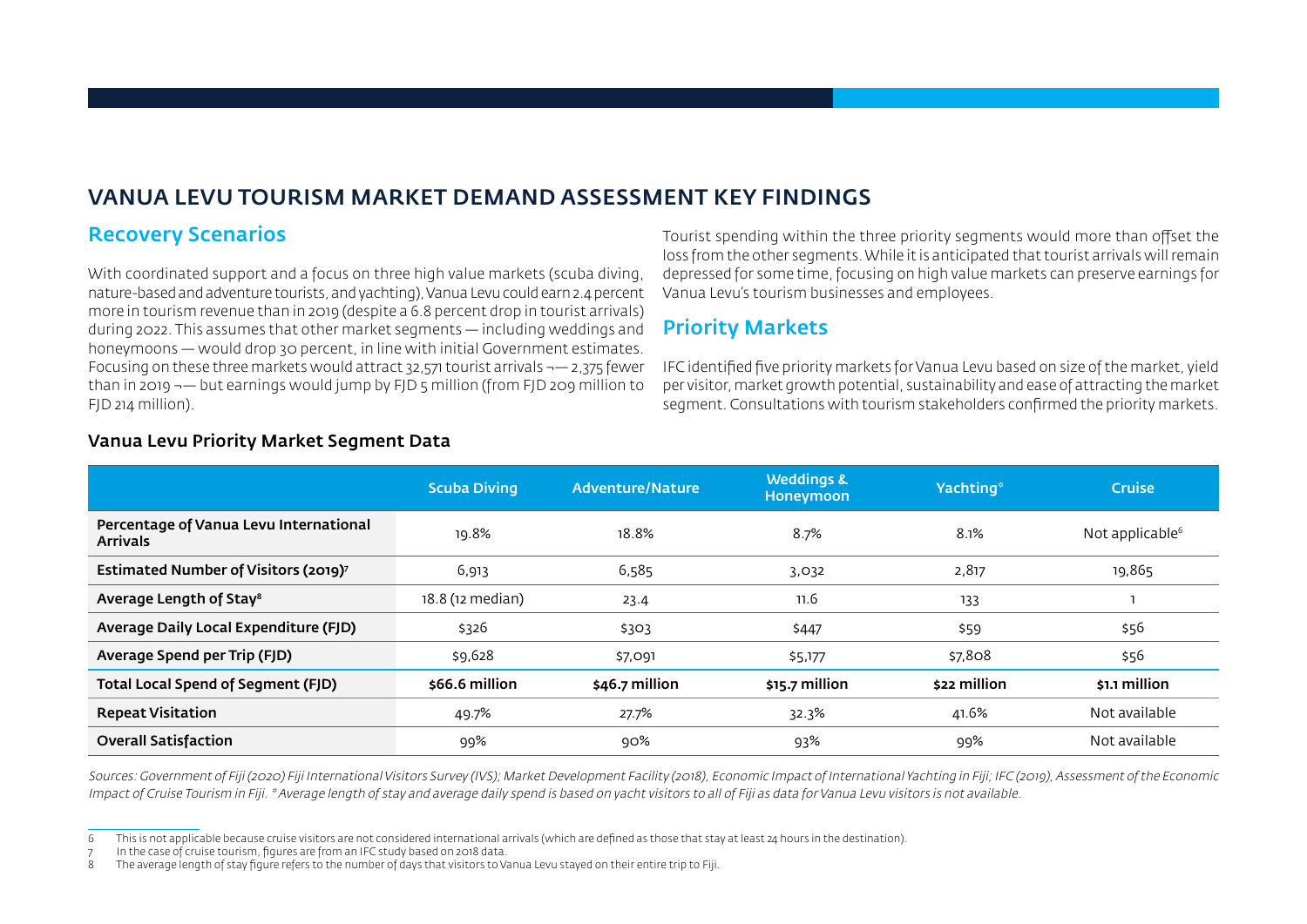

Scuba diving is the largest contributor to Vanua Levu's tourism economy with dive visitors spending longer on the island and having a relatively high daily spend.9 This segment has a high number of return visitors (48

percent), even though almost half these visitors come from long haul markets. To grow this segment, it is critical that Vanua Levu improves air access to the island and protects its marine ecosystem, to ensure pristine dive sites.

### Investment Needs

Vanua Levu should nurture this desirable market segment, which is high-spending and loyal. Divers are primarily attracted by pristine dive sites with intact coral reefs and healthy fish populations. It is therefore critical for Vanua Levu to protect its marine ecosystems. Investments to attract divers include:



Upgrading waste management and sewage treatment systems to protect marine ecosystem.



Creating and strengthening marine protected areas to bolster conservation and help reduce congestion at popular dive spots.



Investing in accommodation geared towards the middle end of the dive market.



Expanding luxury liveaboards to access remote sites and spread benefit of tourism to communities.



Addressing flight schedules to better connect with long haul markets and increase weight limits for dive equipment.



Supporting the health sector to fully operationalise the hyperbaric chamber.

<sup>9</sup> Data on scuba divers in Vanua Levu was obtained by identifying which IVS respondents had travelled to Vanua Levu and had also selected "scuba diving" on a question about their specific reason for visiting Fiji.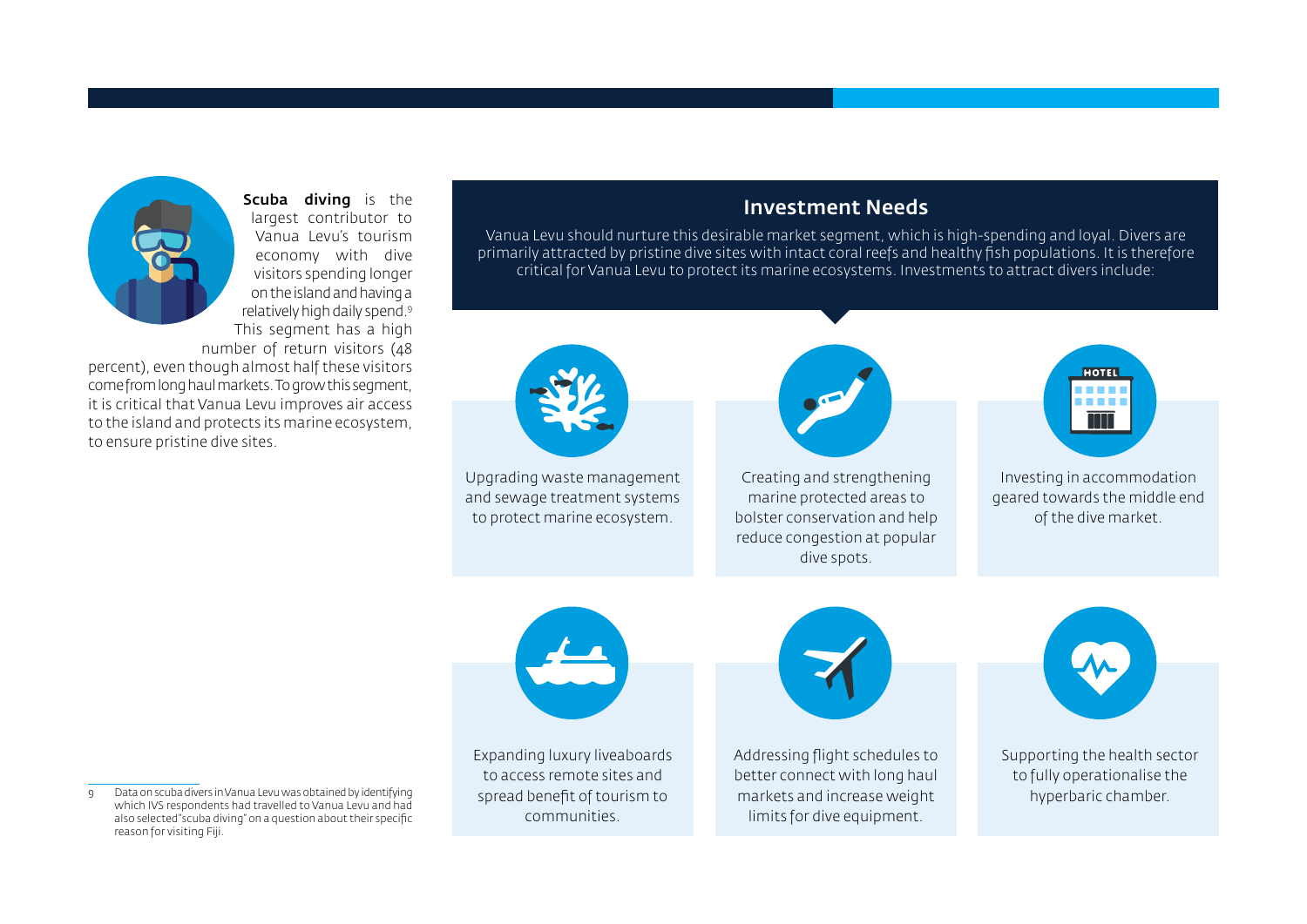

Soft adventure tourism and nature-based tourism is one the fastest growing market segments globally.<sup>10</sup> It has high potential for Vanua Levu and accounted for an estimated 18.8 percent of the island's international arrivals in

2019. The largest source markets were the United States of America (USA) and Asia (other than China). This segment is expected to be one of the quickest to recover from the COVID-19 tourism downturn, with a recent study demonstrating adventure travellers are a third more likely than non-adventure travellers to return to travel 'as soon as possible'.<sup>11</sup> Securing this market will require Vanua Levu to develop environmentally-friendly infrastructure, develop its natural assets into market-ready products, and develop and promote Fiji-wide itineraries that showcase Vanua Levu's attractions.

#### Investment Needs

Investment in this market segment should be one of Vanua Levu's top priorities in the short and long term, given its size and high growth potential, predicted resilience in the face of the global pandemic, and promising longer-term global market trends. One of the keys to unlocking this market is product development. Investments to attract soft adventure and nature-based tourists include:



Improving facilities and management at existing nature-based tourism sites such as the Waisali Forest Reserve.



Transforming some of the island's natural assets into accessible, well managed and market-ready products, with private sector partnerships.



Creating well positioned marketing strategies that emphasize Fiji's adventure products and target the adventure segment.



Developing routes and itineraries that emphasize and highlight Fiji's and Vanua Levu's adventure opportunities.



Demonstrating the available critical mass of adventure and nature-based tourism products.



Upholding conservation measures to maintain the pristine environment that this market segment demands.

10 Data on soft adventure/nature lovers in Vanua Levu was obtained by identifying which IVS respondents had travelled to Vanua Levu and had also selected "adventure traveller" on a question about their specific reason for visiting Fiji.

11 Flywire (2020). Adventure Travelers Eager to Come Back. [https://www.flywire.com/pt/news/adventure-travelers](https://www.flywire.com/pt/news/adventure-travelers-eager-to-come-back)[eager-to-come-back](https://www.flywire.com/pt/news/adventure-travelers-eager-to-come-back)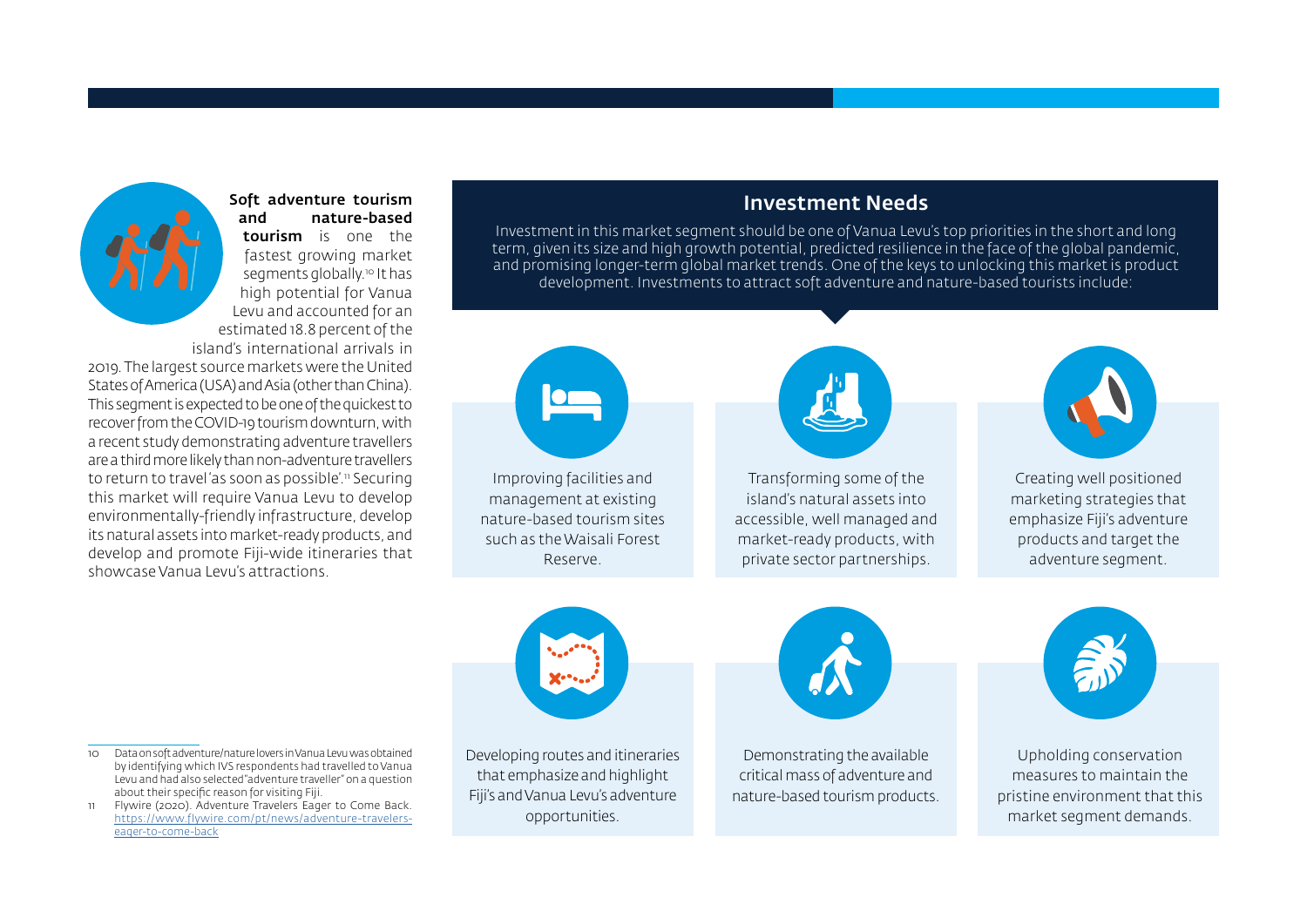with growth potential for Vanua Levu, with a high average spend per trip (FJD 7,808)<sup>13</sup>. In 2019, yachting contributed approximately FJD 60.6 million to the local economy (through direct and indirect spending).<sup>14</sup> The market is expected to grow and is likely to be less affected by COVID-19 than other markets, given the trend towards private forms of travel and the Fijian Government's Blue Lane initiative. While small, the superyacht subsector of this market, has a very high average spend per trip of FJD 167,000 and a long average stay in Fiji. Limited services currently make Vanua Levu less popular than other islands to the superyacht market, however this is expected to improve with the opening of the Nawi Island Marina. Yachting visitors also tend to be concerned about the marine environment, so improving solid waste disposal and sewage treatment in Vanua Levu will help to attract this market

13 Data on yachters in Vanua Levu was obtained by identifying which IVS respondents had travelled to Vanua Levu and had also indicated on the accommodation question that they slept on "yachts or other boats". Data for this market was also obtained from the 2018 MDF study on international yachting in Fiji. 14 Market Development Facility (2018), Economic Impact of

International Yachting in Fiji

Yachting is a valuable market

#### Investment Needs

Given its long average length of stay and high expenditure per trip, yachting is a market segment that should be encouraged. According to the 2018 Economic Impact of International Yachting in Fiji, a large proportion of the segment's spend stays in the local economy. Yachting should be buoyed by the major investments currently being made on Nawi Island. Ways to further unlock the yachting market include:



Providing cyclone-rated marina facilities along with maintenance services and facilities.



Developing more nature and culture-based tourism activities to engage yachters who have a long stay. A good example is the Yadua Taba Crested Iguana Sanctuary, which the the National Trust Fiji is considering opening exclusively to the yachting segment.



Improving solid waste disposal and sewage treatment as yachters tend to be concerned about the marine environment.



Improving international promotion of Fiji as a destination by creating a Fiji brand for yachting and super yachting as well as streamline permit processes to increase the charter potential in country.<sup>11</sup>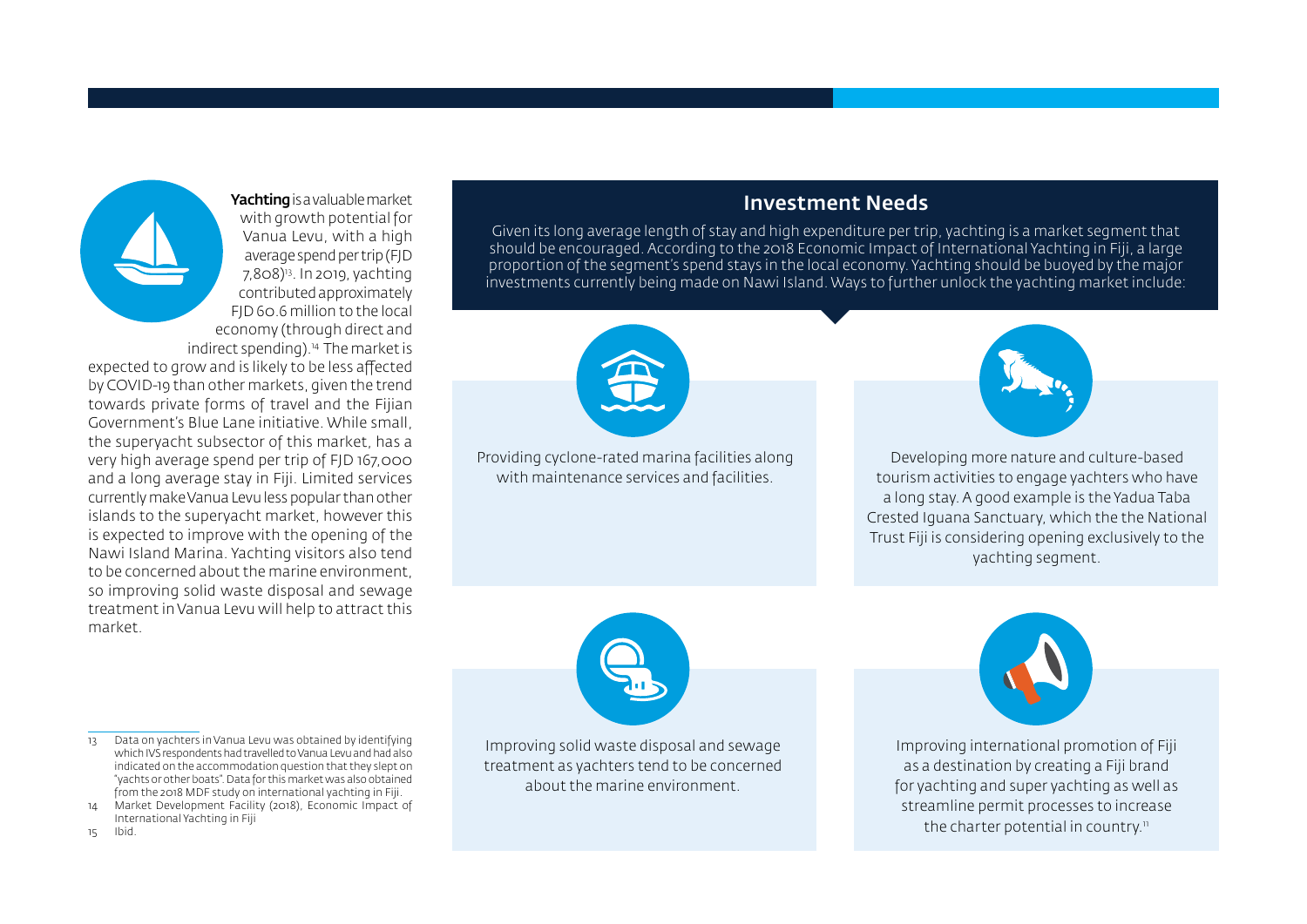#### Weddings and honeymoons

currently account for 39 percent of visitors from the USA to Pacific Island countries.12 During 2019, an estimated 8.7 percent of international visitors to Vanua Levu came for weddings or honeymoons. Travellers in this segment generally have relatively short stays (11.6 days) but have the greatest daily spend out of the five priority markets (FJD 447). As these tourists have a shorter stay and are predominantly from long-haul markets, improving air access to Vanua Levu to capture this segment is crucial.

> Improving air access (including connection times,) given most tourists have relatively short stays and predominantly come from long-haul markets.

Investment Needs While this market segment may not warrant the same focus as scuba diving and soft adventure and nature-based tourism in the short term, it should be recognised as an important source of visitors and revenues. Although weddings and honeymoons will be affected significantly by the pandemic, the two top source markets (USA and China) are considered high-growth markets for Fiji in the medium to long term. Measures to help expand this market and investments to attract wedding and honeymooners in the future include:

> Developing product for nature and culture-based experiences as weddings and honeymoon tourists who choose Vanua Levu tend to be those who prefer active and immersive experiences. These preferences also align with global trends for weddings and honeymoon tourists.



Featuring Vanua Levu more prominently in Tourism Fiji and operators' promotional materials and developing packages geared towards this segment, given the destination's natural and cultural tourism assets.

<sup>12</sup> Data on the weddings and honeymoon segment in Vanua Levu was obtained by identifying which IVS respondents had travelled to Vanua Levu and had also selected "wedding/attend wedding" or "honeymoon" on a question about their specific reason for visiting Fiji.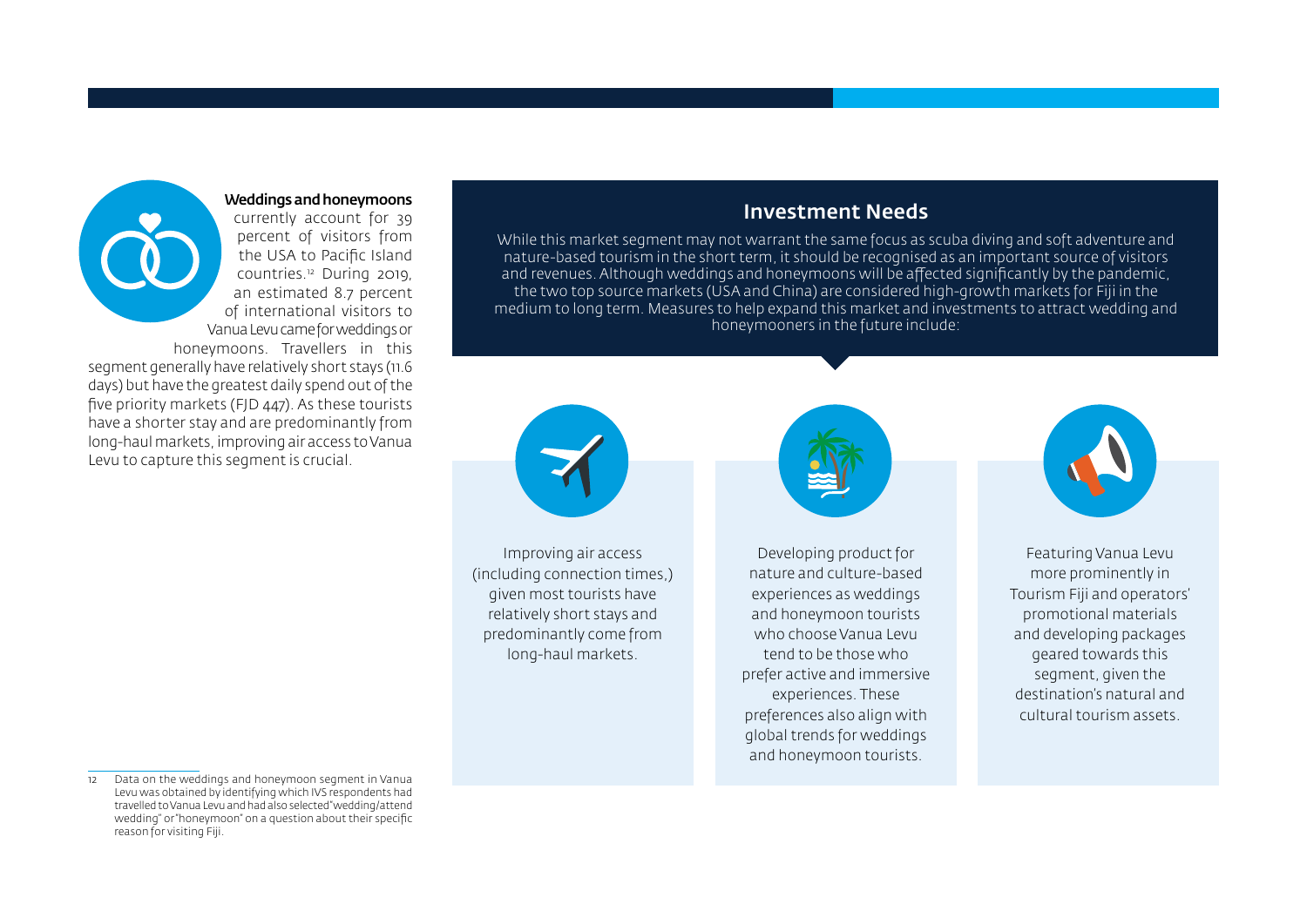

The **cruise** market has grown rapidly recently with 28 million global passengers cruising annually in 2018.16 17 In Vanua Levu, cruise tourism provides the greatest volume of visitors of the five priority markets; however, the

average spend of this market is the smallest. As cruise tourism returns, the reopening of Vanua Levu as a cruise destination should be done in close consultation with local communities and stakeholders, to improve community benefits, focus on higher value expedition cruises, and reduce anxiety around cruise tourism and COVID-19. The development of destination-specific tourism products for cruisers will be critical in capturing the benefits from this market and to ensure greater onshore spend.

### Investment Needs

Vanua Levu should focus its efforts on specialised expedition cruise ships. They have relatively small environmental footprints and can be accommodated easily. Tourism from large vessels is incompatible with the destination's brand, highest priority markets segments, and overall sustainability objectives. It produces very low yields, overextends the destination, and has a substantial environmental footprint. As such, it could alienate the local population, as well as tourists from other higher yielding market segments. Investments to attract expedition cruises include:



Developing products particularly at popular day trip sites such as the Waisali Forest Reserve.



Upgrading Savusavu town to improve cruise visitor experience with pedestrian walkways, green spaces, high-quality public toilets, tourist information services, and general town beautification efforts.



Establishing tourist information centers and ensuring adequate information about destinations is provided on the ships, to assist in increasing passenger dwell time and spend.



Investing in unique cruise tourism experiences in Vanua Levu by building on existing product offerings and developing new attractions that fill current tourism product gaps.

<sup>16</sup> Data on cruise tourists came from the 2019 IFC cruise tourism study.

<sup>17</sup> CLIA (2019), 2019 Cruise Trends & Industry Outlook. Available at: [https://cruising.org/news-and-research/-/media/CLIA/](https://cruising.org/news-and-research/-/media/CLIA/Research/CLIA%202019%20State%20of%20the%20Industry.pdf) [Research/CLIA%202019%20State%20of%20the%20Industry.pdf](https://cruising.org/news-and-research/-/media/CLIA/Research/CLIA%202019%20State%20of%20the%20Industry.pdf)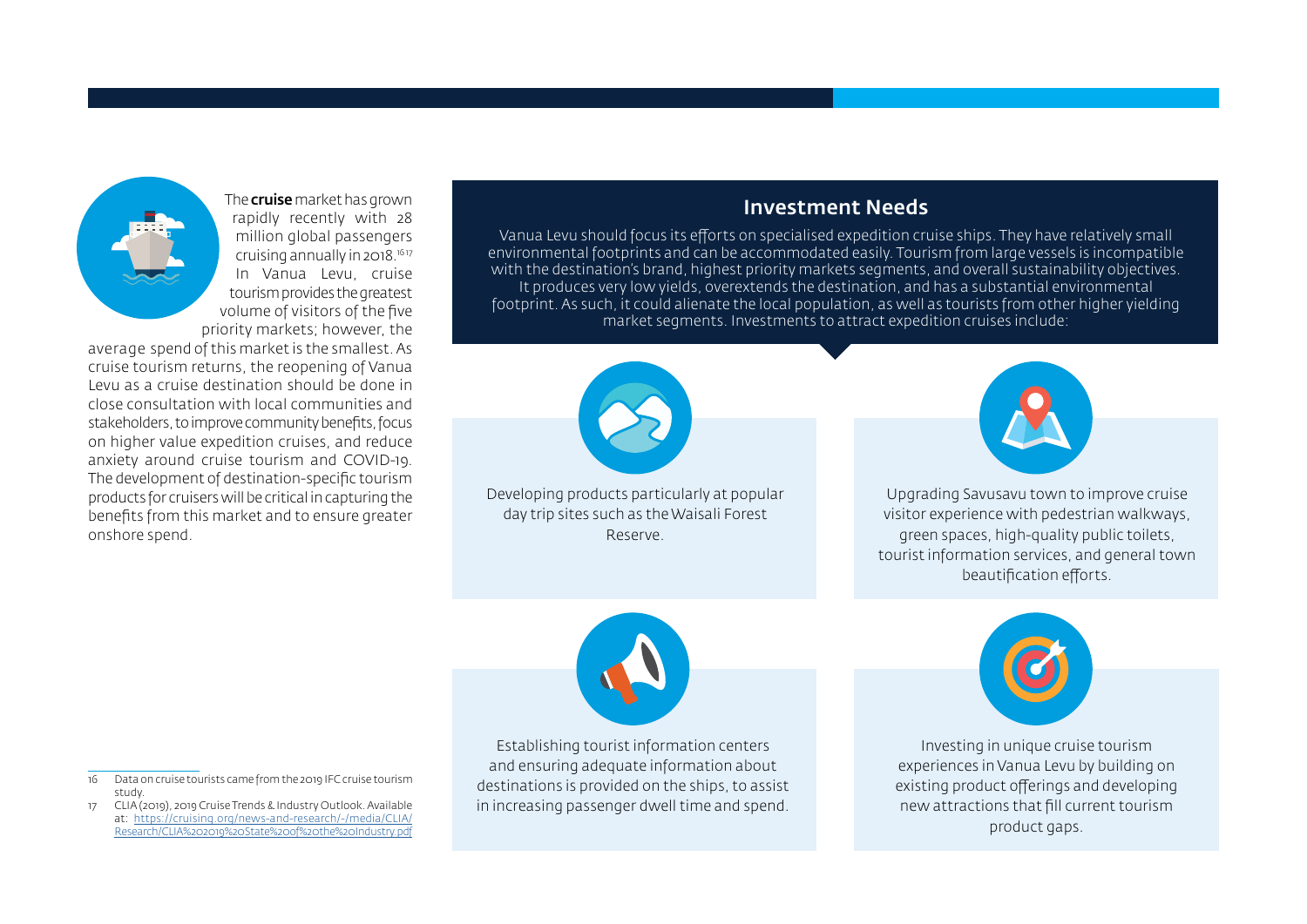## CONSTRAINTS AND INVESTMENT RECOMMENDATIONS

Vanua Levu's competitive tourism offer, based on its marine and terrestrial assets, is supported by an under-developed supply of accommodation, tourism products and services, and infrastructure. For the island to realise its potential for increased tourism arrivals and value, its supply must be strengthened by targeted public and private sector investments, within a destination planning and management framework that maintains the unique biodiversity and natural resources that underpin tourism appeal. Investment recommendations include: destination management and promotion; access; tourism assets, products and services; supporting infrastructure and services; investment conditions for private sector; skills development; and biodiversity and conservation.

Broadly, Vanua Levu can be split into two key hubs for tourism: Labasa, the island's largest town, and Savusavu and its surrounding areas, the main tourism destination in Vanua Levu. There are other important, emerging tourism areas that link into these hubs. Of particular potential is the north coast with its access to the Great Sea Reef, the third longest continuous barrier reef system in the world.

Labasa, despite the need for improved accommodation, is well positioned for sustainable tourism growth with a focus on business, domestic, and visiting friends and relatives (VFR) travel markets. The greater Savusavu area, however, needs significant investment in order to both unlock potential demand to grow tourism and to cater to the needs of the new, larger tourism market. Investments in access, accommodation, tourism products and tourism services are needed to draw higher value tourists to the destination, and investments in public services and utilities are required to ease the additional pressures these visitors will put on the island's infrastructure.

Growing tourism to Vanua Levu by boosting the five priority markets will require investments in infrastructure, services and technical assistance. The report identifies 29 priority investment opportunities to attract high value tourism markets.

The recommendations provide guidance on initiating improvements and building capacity in destination management and promotion, access to and on Vanua Levu, tourism supply, public infrastructure and services, investment conditions for the private sector, skills development, and biodiversity and conservation.



#### Supply side Constraints to Support Tourism Growth

\* Formal tourism activities or tours \*\* Transportation, information services, restaurants, shopping, etc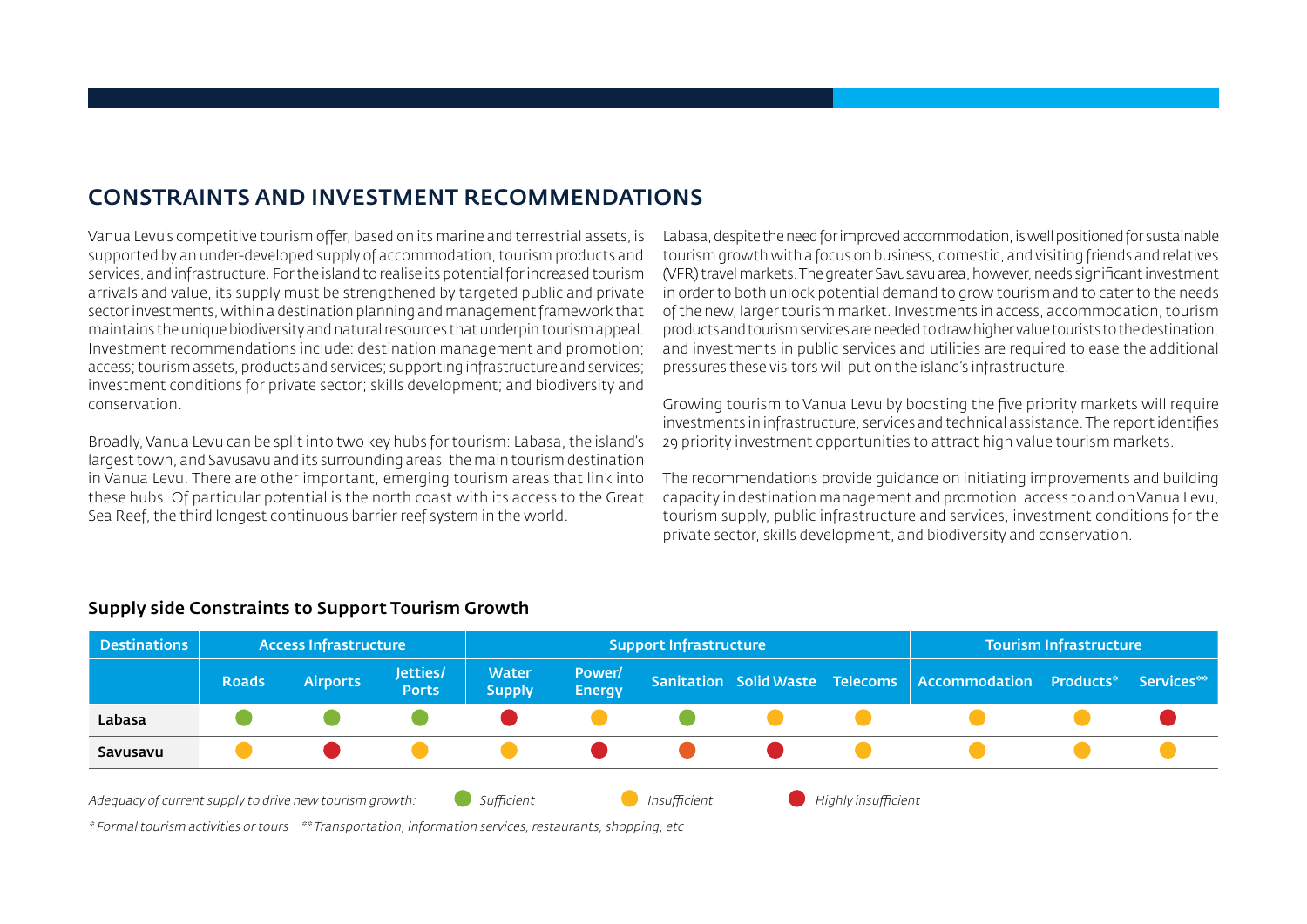## TOURISM DEVELOPMENT INVESTMENT RECOMMENDATIONS

## Destination management and promotion

Vanua Levu currently has no structured approach to destination management or tourism development by the government or local councils. The Blue Town plan for Savusavu, supported by the community and the GoF, is the only recent concept to support tourism growth on Vanua Levu with a focus on sustainability. Marketing efforts for Vanua Levu have been minimal particularly in comparison with marketing efforts for Fiji's main tourism areas – the Coral Coast, Mamanuca Islands and Yasawa Islands. Recent efforts to reinvigorate the Savusavu Tourism Association have increased communication and coordination among industry members and strengthened Savusavu's profile with Tourism Fiji. More formal management and coordination is necessary for the island to align its tourism development with the nation's tourism plan, Fijian Tourism 2021.

A framework for destination management and promotion is a necessary foundation for the realisation of identified investments. The success of the proposed investments in infrastructure, services and technical assistance for Vanua Levu will require robust tourism development planning, including spatial planning and industry development planning. It will also require effective coordination mechanisms for the ongoing management of tourism, given it is a multi-faceted sector involving a whole of government approach. Further, it will require strategies for marketing the destination to attract more visitors. In the post-crisis period, this calls for a short-term recovery framework, as well as medium to longer term framework.

| <b>Investment Theme</b>     | <b>Proposed Investment</b>                                                                              | <b>Priority</b> | <b>Timeline</b><br>Immediate: 3 mths | Importance of the investment to: |                                     |                                  |  |
|-----------------------------|---------------------------------------------------------------------------------------------------------|-----------------|--------------------------------------|----------------------------------|-------------------------------------|----------------------------------|--|
|                             | (Infrastructure, Services, TA)                                                                          | $Level*$        | Short: 3 mths-1 yr<br>Medium: 1-2 ys | COVID-19<br><b>Recovery</b>      | <b>Stimulating</b><br><b>Demand</b> | <b>Managing</b><br><b>Growth</b> |  |
|                             | Design and implementation of a COVID-19<br>Tourism Recovery Plan.                                       |                 | Immediate-Term                       |                                  |                                     |                                  |  |
| <b>Tourism Planning</b>     | Development of a Tourism Master Plan for<br>2.<br>Vanua Levu.                                           |                 | Short-Term                           |                                  |                                     |                                  |  |
| <b>Tourism Coordination</b> | Design and resourcing of a model for<br>3.<br>destination management & coordination.                    |                 | Short-Term (Ongoing)                 |                                  |                                     |                                  |  |
| <b>Tourism Marketing</b>    | Development & implementation of a<br>4.<br>Marketing Plan for Vanua Levu to reach<br>priority segments. |                 | Short-Term (Ongoing)                 |                                  |                                     |                                  |  |

#### Summary of Investment Needs in Destination Management and Promotion to Grow Priority Segments in Vanua Levu

 $*$  1 = High Priority, 2 = Medium Priority and 3 = Low Priority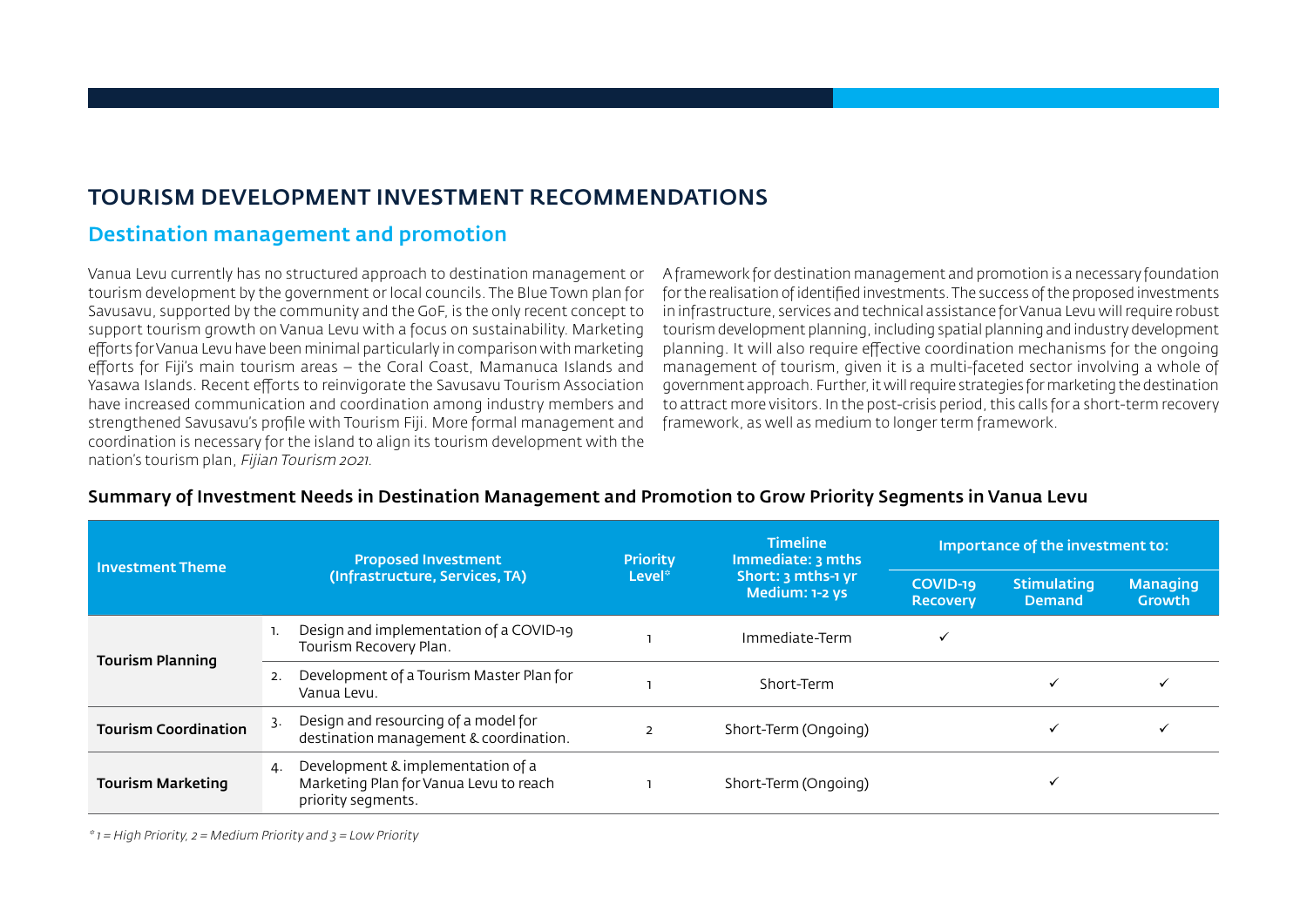### Access to and on Vanua Levu

Air transportation is the primary mode of international tourist access to the island, with multiple daily flights from Viti Levu. However, industry stakeholders claim the lack of seat availability, the high cost of airfares, and restrictive flight schedules create barriers to visitor interest in Vanua Levu (PRE-COVID-19). Tourism investors agree that air access is a key constraint to investing in Vanua Levu. Air access is also constrained by Vanua Levu's current airport infrastructure and Fiji Airports intends to assess opportunities for airport infrastructure on the island. Sea access, while possible, is inconvenient and uncomfortable, making it largely unappealing to visitors.

Finally, while Vanua Levu's existing roads are sufficient for the current levels of tourism, they can become dangerous and inaccessible during bad weather. Improving accessibility and safety on the island's main thoroughfares is critical to growing tourism.

Improving transportation to and on Vanua Levu is essential to boost tourism demand to the island. Air and road access should be improved first, so tourists can find reasonably priced and available flights to reach the island and travel safely on the roads while in the destination. Sea access is a secondary priority as it is not a popular option with international tourists.

#### Summary of Investment Needs in Access (Transport Infrastructure and Services) to Grow Priority Segments in Vanua Levu

| <b>Investment Theme</b> | <b>Proposed Investment</b> |                                                                                                    | <b>Priority</b>    | <b>Timeline</b><br>Immediate: 3 mths | Importance of the investment to: |                                     |                           |  |
|-------------------------|----------------------------|----------------------------------------------------------------------------------------------------|--------------------|--------------------------------------|----------------------------------|-------------------------------------|---------------------------|--|
|                         |                            | (Infrastructure, Services, TA)                                                                     | Level <sup>®</sup> | Short: 3 mths-1 yr<br>Medium: 1-2 ys | COVID-19<br><b>Recovery</b>      | <b>Stimulating</b><br><b>Demand</b> | <b>Managing</b><br>Growth |  |
| Air access              | 5.                         | Preparation of a Vanua Levu Air Services<br>Improvement Study.                                     |                    | Short-Term                           | $\checkmark$                     | $\checkmark$                        |                           |  |
|                         | 6.                         | Airport Infrastructure (to be identified in<br>Options Paper).                                     |                    | Short-Term (Ongoing)                 | $\checkmark$                     | $\checkmark$                        |                           |  |
| Sea access              | 7.                         | Construction of a new roll on/roll off<br>wharf at Balaga Bay (or other marine<br>infrastructure). | $\overline{2}$     | Medium-Term                          |                                  |                                     |                           |  |
| Road access             | 8.                         | Improvements to the Savusavu/ Labasa<br>Cross Island Road. (Pre-construction costs<br>only).       |                    | Short-Term                           |                                  |                                     |                           |  |
|                         | Ω.                         | Improvements to road access through<br>Savusavu town.                                              |                    | Medium-Term                          |                                  |                                     |                           |  |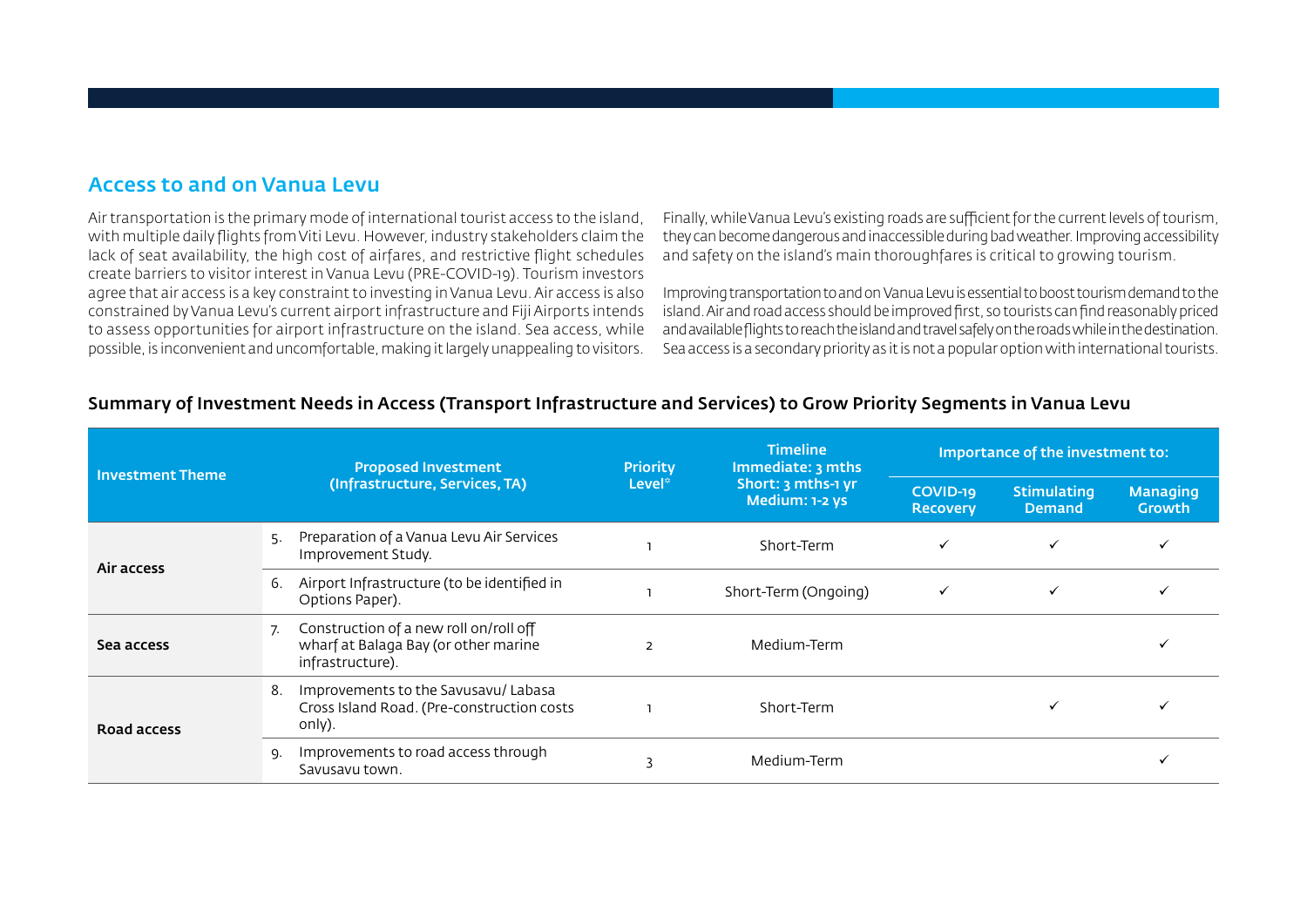## Tourism assets, products and services

#### *Accommodation*

An analysis of Vanua Levu's accommodation supply shows it has 65 tourist accommodation providers, with 51 of these located in Savusavu, including both registered and unregistered properties. Between 2015 and 2019, room supply in Vanua Levu has increased by 17 percent; this aligns with Fiji's overall growth rate, albeit from a low baseline in Vanua Levu. The existing accommodation supply met pre-COVID-19 demand, but low satisfaction rates indicate a need to upgrade or introduce new properties. Additionally, the lack of a critical mass of accommodation restricts growth options for the island, by reducing marketing and package options, and stifling the business case for increased air access.

Private sector investment in upgrading and/or supplementing Vanua Levu's accommodation will be integral to growing tourism from priority market segments. The current supply is adequate for a resumption to pre-COVID-19 demand; however, for growth to occur there is a medium- to long-term need for new and improved accommodations that attract and meet the expectations of priority market segments.

| Breakdown of Vanua Levu Accommodation by Type |  |  |  |
|-----------------------------------------------|--|--|--|
|-----------------------------------------------|--|--|--|

| Accommodation Type                   | <b>Number of</b><br><b>Properties</b> | Number of Rooms (Keys) | Percentage of<br><b>Island Room Supply</b> |
|--------------------------------------|---------------------------------------|------------------------|--------------------------------------------|
| Hotel/Resort                         | 35                                    | 498                    | 88%                                        |
| <b>Rental House/Villa</b>            | 24                                    | 31                     | 5%                                         |
| <b>Bed &amp; Breakfast (B&amp;B)</b> | 6                                     | 37                     | 7%                                         |
| <b>TOTAL</b>                         | 65                                    | 566                    | 100%                                       |

Sources: Savusavu Tourism Association membership list; Labasa Tourism Association accommodation list; Fiji Hotel Licensing Board (2019), List of Licensed Hotels in Fiji; consultations; websites for respective properties; and online accommodation booking portals.

Accommodation assessment included a review of both registered and unregistered properties using official sources and Internet research. As of March 2020.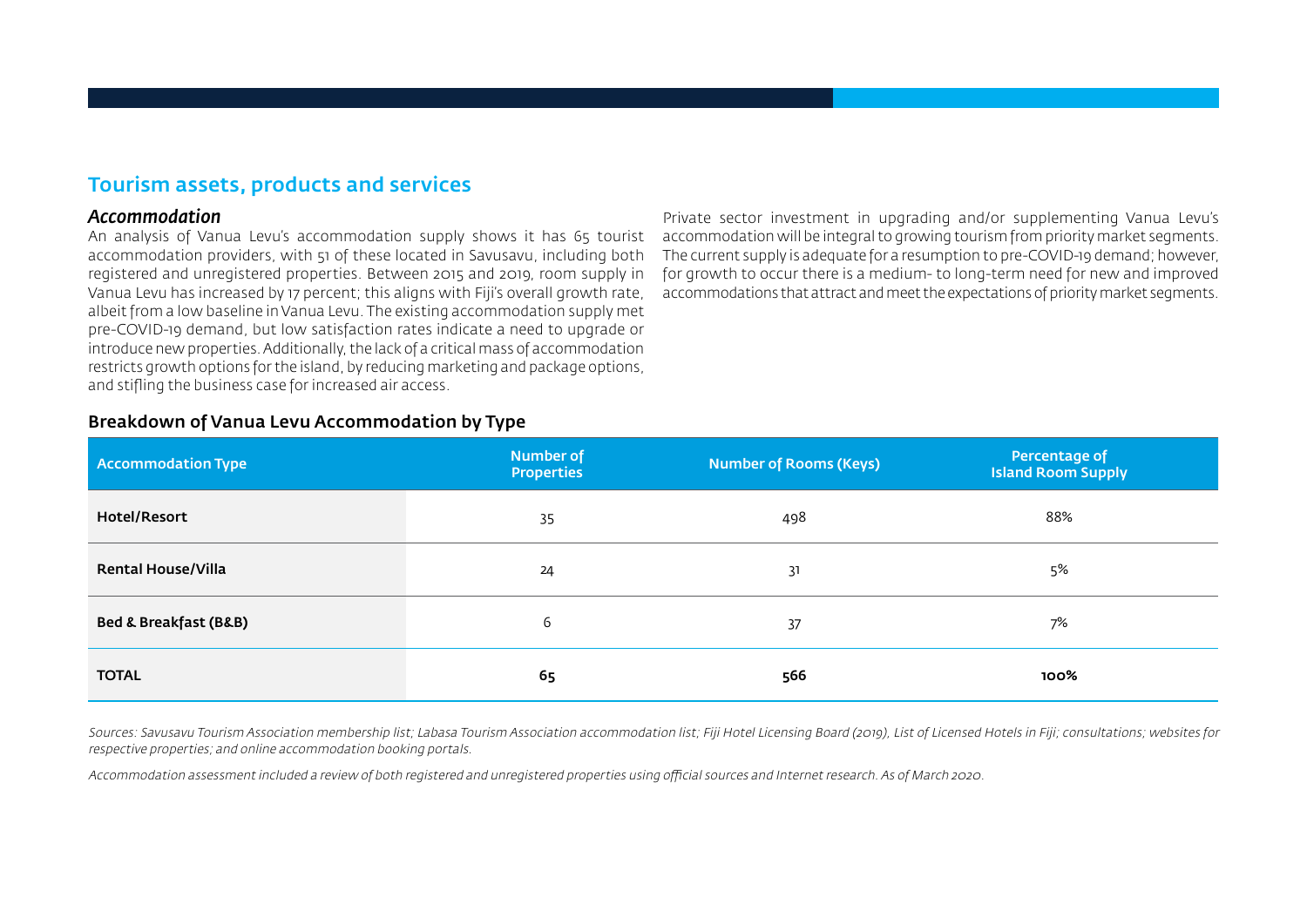#### *Tourism assets, products and services*

Vanua Levu is an ideal location to develop authentic nature-, culture- and marinebased tourism products, with an abundance of mountain ranges, rivers and coastline, and exceptional scuba diving and snorkelling locations. However, there are only about 15 identified, formal products that are consistently managed and provide reliable experiences for visitors. Low tourist spending in some markets indicates the need for more formal product development. The main tourist town on the island, Savusavu, faces urban design issues, including uneven walking paths, a lack of toilet facilities, shelters, signage and rubbish bins, undermining its attractiveness. Further, important visitor services such as restaurants and a visitor information centre on Vanua Levu are at varying states of readiness for tourism growth.

Private and public sector investment in attractions, products and services is also required to grow the priority market segments. Nature- and culture-based sites and experiences near Savusavu present the best opportunity to improve destination appeal, boost revenues, and geographically disperse visitors. This requires identifying prospective products among existing assets and engaging with landowners and communities to gauge their interest and build their awareness about the challenges and benefits of participating in a tourism venture. Making Savusavu an attractive tourism town is also important to its visitor appeal and satisfaction, warranting public investment to improve the streetscape and facilities. The nature and scale of improvements could be determined through the proposed Tourism Master Plan, in close coordination with the Blue Town initiative. Finally, Vanua Levu can develop events to fill low seasons by tapping into its natural and cultural assets.

|                                             | <b>Proposed Investment</b>                                                             |                                                                                                                                                                                                                                                                         | <b>Timeline</b><br>Immediate: 3 mths | Importance of the investment to: |  |  |  |
|---------------------------------------------|----------------------------------------------------------------------------------------|-------------------------------------------------------------------------------------------------------------------------------------------------------------------------------------------------------------------------------------------------------------------------|--------------------------------------|----------------------------------|--|--|--|
| <b>Investment Theme</b>                     | (Infrastructure, Services, TA)                                                         | <b>Priority</b><br>Short: 3 mths-1 yr<br>Level<br>COVID-19<br>Medium: 1-2 ys<br><b>Recovery</b><br>Medium-Term<br>(Ongoing)<br>Short-Term (Ongoing)<br>Short-Term<br>Medium-Term<br>$\mathcal{P}$<br>Short-Term<br>✓<br>Short-Term<br>$\mathcal{P}$<br>Medium-Term<br>✓ | <b>Stimulating</b><br><b>Demand</b>  | <b>Managing</b><br><b>Growth</b> |  |  |  |
| Accommodation                               | 10. Accommodation upgrades and new investments<br>to meet the needs of target markets. |                                                                                                                                                                                                                                                                         |                                      |                                  |  |  |  |
| Nature- & culture-based<br>tourism products | Development of nature- and culture-based<br>11.<br>tourism products.                   |                                                                                                                                                                                                                                                                         |                                      |                                  |  |  |  |
|                                             | Upgrading of infrastructure and management<br>capabilities in Waisali Forest Reserve.  |                                                                                                                                                                                                                                                                         |                                      |                                  |  |  |  |
|                                             | Development of sustainable tourism product on<br>13.<br>Yadua Taba.                    |                                                                                                                                                                                                                                                                         |                                      |                                  |  |  |  |
|                                             | Improvements to Savusavu streetscape and<br>14.<br>upgrading of facilities.            |                                                                                                                                                                                                                                                                         |                                      |                                  |  |  |  |
| Savusavu town                               | Development of a scenic lookout over Savusavu<br>15.<br>at Urata Point.                |                                                                                                                                                                                                                                                                         |                                      |                                  |  |  |  |
| Events                                      | Development and promotion of events.<br>16.                                            |                                                                                                                                                                                                                                                                         |                                      |                                  |  |  |  |

#### Summary of Investment Needs in Tourism Assets, Products and Services to Grow Priority Segments in Vanua Levu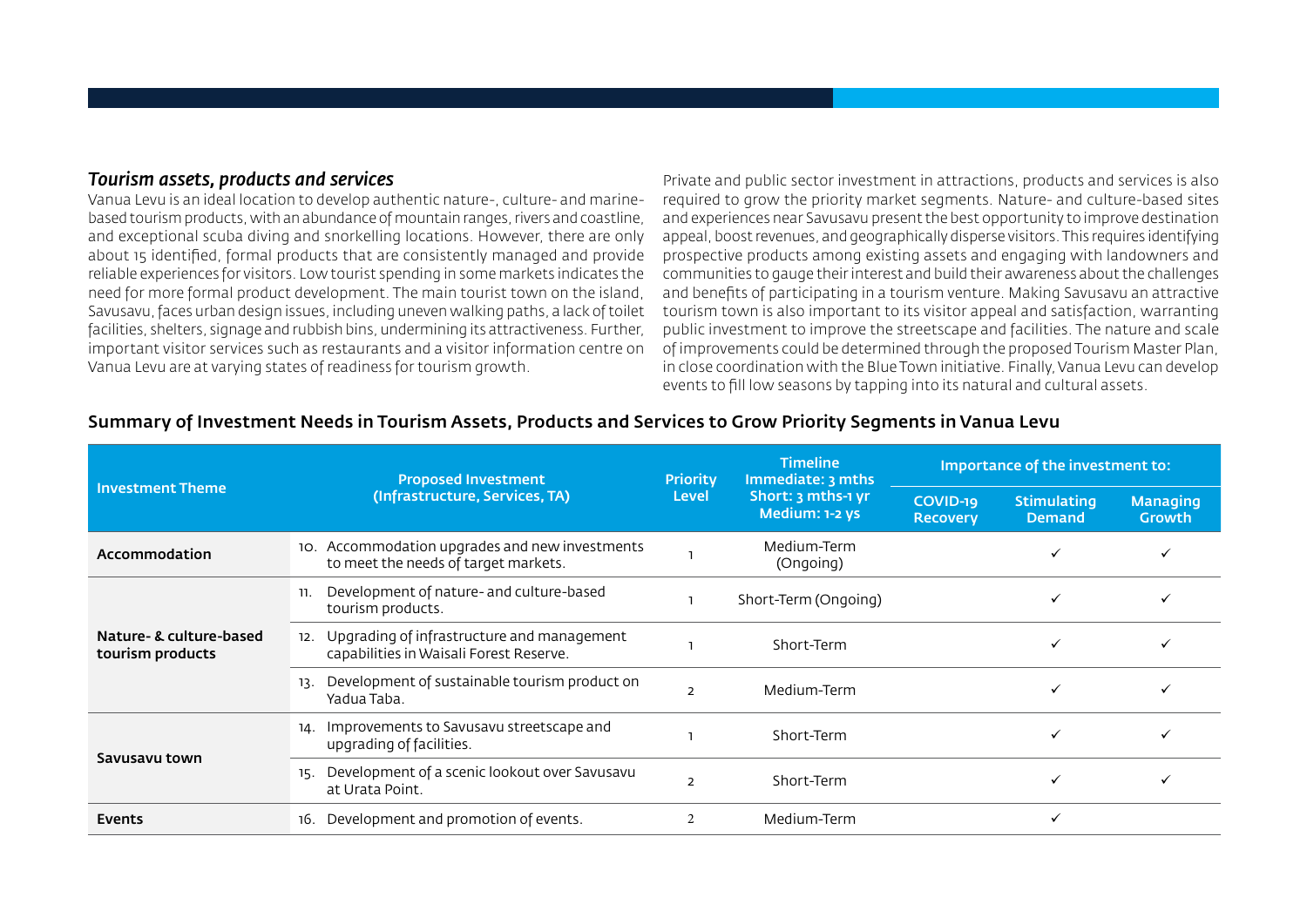## Supporting infrastructure and services

The success and sustainability of tourism in Vanua Levu will depend on its ability to manage solid waste and sewage, provide potable water, and ensure reliable power and ICT infrastructure and services. As tourism grows on the island, pressure on this infrastructure and services will increase, making these a priority. Solid waste management and wastewater management infrastructure is insufficient for current demand, posing a threat to the environment that will only increase with growing arrivals. Water supply infrastructure is inadequate and outdated and requires modernisation to reach visitor readiness. Most tourism businesses in Savusavu and Labasa use diesel-generated town power or individual diesel generators. Reliance on this expensive, high carbon emitting energy source is a great concern, however climate-friendly energy solutions are cost prohibitive and are in limited supply. ICT

connectivity to Vanua Levu improved in 2019 with the landing of the submarine cable in Savuavu. However, some areas still lack sufficient connection due to a lack of fixed fibre infrastructure, the weather and terrain, as well as the prohibitive cost of doing electrical civil works on the island.

Investing in solid waste management, water, power and ICT infrastructure are essential, not only to sustain Vanua Levu's current and future tourism demand, but for the well-being of the local population and environment. Waste management, including developing solid waste and wastewater management facilities for Savusavu is a high priority.

|                         | <b>Proposed Investment</b>                                                                                                       | <b>Priority</b> | <b>Timeline</b><br>Immediate: 3 mths | Importance of the investment to: |                                     |                           |  |
|-------------------------|----------------------------------------------------------------------------------------------------------------------------------|-----------------|--------------------------------------|----------------------------------|-------------------------------------|---------------------------|--|
| <b>Investment Theme</b> | (Infrastructure, Services, TA)                                                                                                   | <b>Level</b>    | Short: 3 mths-1 yr<br>Medium: 1-2 ys | COVID-19<br><b>Recovery</b>      | <b>Stimulating</b><br><b>Demand</b> | <b>Managing</b><br>Growth |  |
| Waste Management        | Development of a new landfill waste management<br>17.<br>system for Vanua Levu & rehabilitation of Savusavu<br>dump site.        |                 | Short-Term                           |                                  |                                     |                           |  |
|                         | Development of wastewater management<br>18.<br>infrastructure and systems, including a sewage<br>treatment facility in Savusavu. |                 | Short-Term                           |                                  |                                     |                           |  |
| Water                   | Install water treatment plant with capacity to<br>19.<br>expand.                                                                 | २               | Medium-Term                          |                                  |                                     |                           |  |
| <b>Power</b>            | 20. Completion of a study of clean, affordable<br>renewable energy solutions for Vanua Levu.                                     |                 | Medium-Term                          |                                  |                                     |                           |  |
| ICT                     | Improvements to accessibility and quality of ICT<br>21.<br>networks.                                                             |                 | Medium-Term                          |                                  |                                     |                           |  |

#### Summary of Investment Needs in Support Infrastructure and Services to Grow Priority Segments in Vanua Levu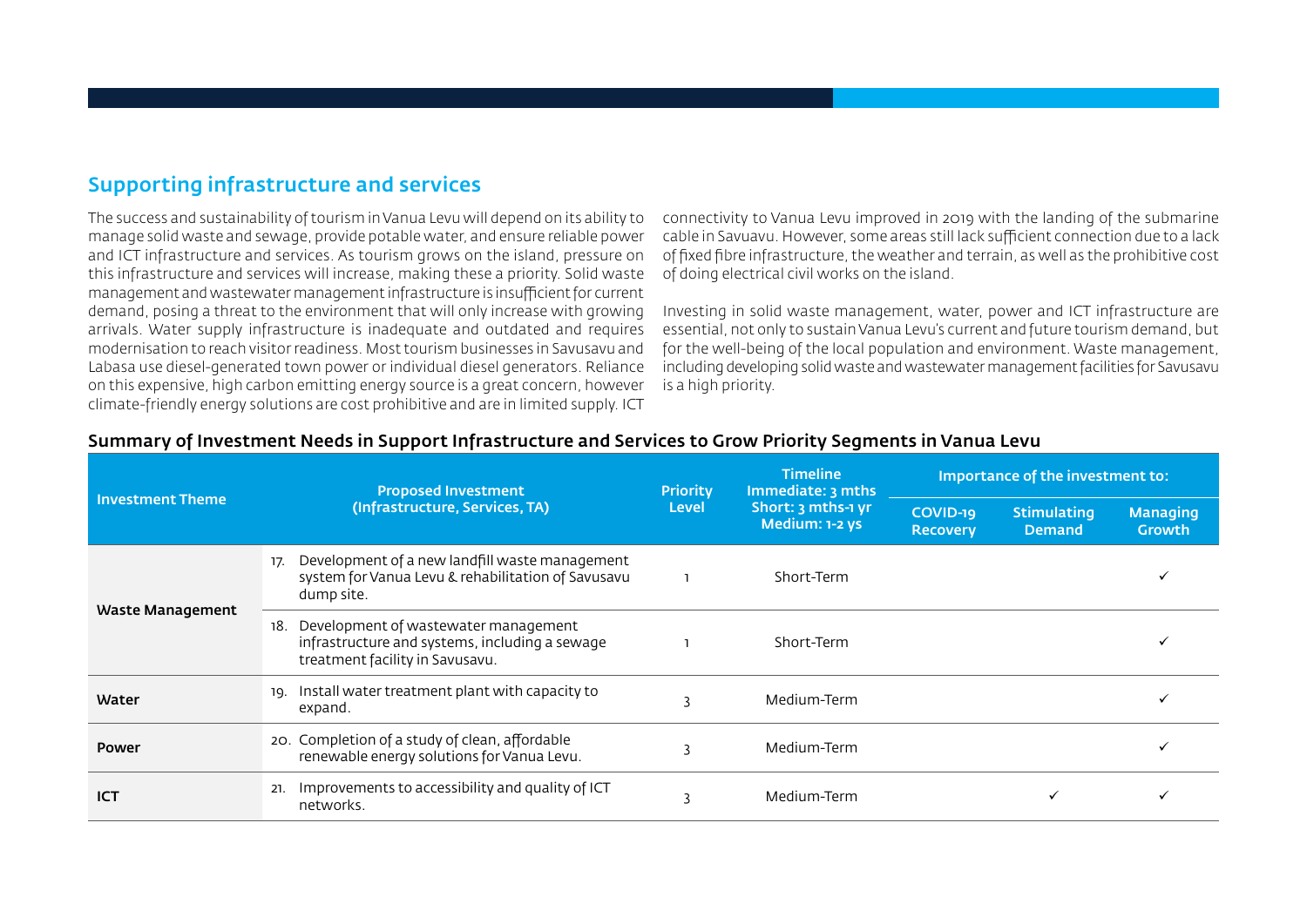## Investment conditions for the private sector

Investment in Vanua Levu has historically been small and lagging behind Viti Levu. Vanua Levu had a few tourism pipeline investments as of February 2020, now probably impacted by COVID-19. It is expected that Fiji's tourism demand will eventually rebound, however investment markets will likely take longer to recover due to pre-pandemic investment constraints and the anticipated loss of global capital markets and investor confidence. Key barriers to tourism investment in Vanua Levu include:

- Cost, capacity and convenience of access to the island, with a focus on air access, as investors have clearly indicated they would not consider Vanua Levu investments until there is improved access for target markets;
- Inadequate supporting trunk infrastructure (i.e. roads, public services and utilities to investment sites);
- A lack of quality construction materials supply and concern around quality of contractors;
- Limited investment promotion and facilitation services in Fiji and on Vanua Levu;
- Complex approval processes and weak institutional capacity across some national and local agencies resulting in inconsistent application of regulations;
- High tourism-specific taxes (July 2020 budget reduced some taxes for COVID-19 relief);
- Difficulty in accessing finance is a commonly cited barrier for domestic MSME investors;
- Lack of communication and coordination of MSME support programs on Vanua Levu; and
- The broader challenging economic environment resulting from the COVID-19 crisis.

A number of these barriers are currently being addressed by the GoF through initiatives such as the establishment of dedicated unit – MSME Fiji, within MCTTT, funding programs such as the MSME Concessionary Loan, Northern Development Program and the Integrated Human Resources Development Program. Savusavu also has a specialized industrial zone, which is an investor-ready zone. In order to build on these initiatives, attract investment and capitalize on the Tax Free Region status of Vanua Levu, GoF should establish strong investment mechanisms. The impending transformation of Investment Fiji into an Investment Promotion Agency will deliver best practice investment attraction and facilitation. The agency will require technical assistance to support its capacity, tools and processes. In order to streamline investments, GoF should undertake a tourism investment process mapping that identifies and assesses the local, provincial and national agency touch points and requirements in the investment processes. Auditing available government and donor MSME development programs in Vanua Levu, and analysing the needs of tourism MSMEs in Savusavu and surrounds, will identify gaps in business support services for future investment.

#### Summary of Investment Needs to Improve Investment Conditions for the Private Sector to Grow Priority Segments in Vanua Levu

|                                                 | <b>Proposed Investment</b>                                                                                                                      |                                 | <b>Timeline</b><br>Immediate: 3 mths | Importance of the investment to: |                                     |                                  |
|-------------------------------------------------|-------------------------------------------------------------------------------------------------------------------------------------------------|---------------------------------|--------------------------------------|----------------------------------|-------------------------------------|----------------------------------|
| <b>Investment Theme</b>                         | (Infrastructure, Services, TA)                                                                                                                  | <b>Priority</b><br><b>Level</b> | Short: 3 mths-1 yr<br>Medium: 1-2 ys | COVID-19<br><b>Recoverv</b>      | <b>Stimulating</b><br><b>Demand</b> | <b>Managing</b><br><b>Growth</b> |
| <b>Investment Promotion</b><br>and Facilitation | 22. Strengthening of Investment Fiji's investment promotion<br>and facilitation capabilities.                                                   |                                 | Short-Term                           |                                  |                                     |                                  |
| Regulatory<br>Environment                       | 23. Streamlining processes and building of institutional capacity<br>to facilitate tourism investor compliance with requlatory<br>requirements. |                                 | Medium-Term                          |                                  |                                     |                                  |
| <b>MSME Support</b>                             | Strengthening MSME support programs<br>24.<br>& coordination.                                                                                   |                                 | Medium-Term                          |                                  |                                     |                                  |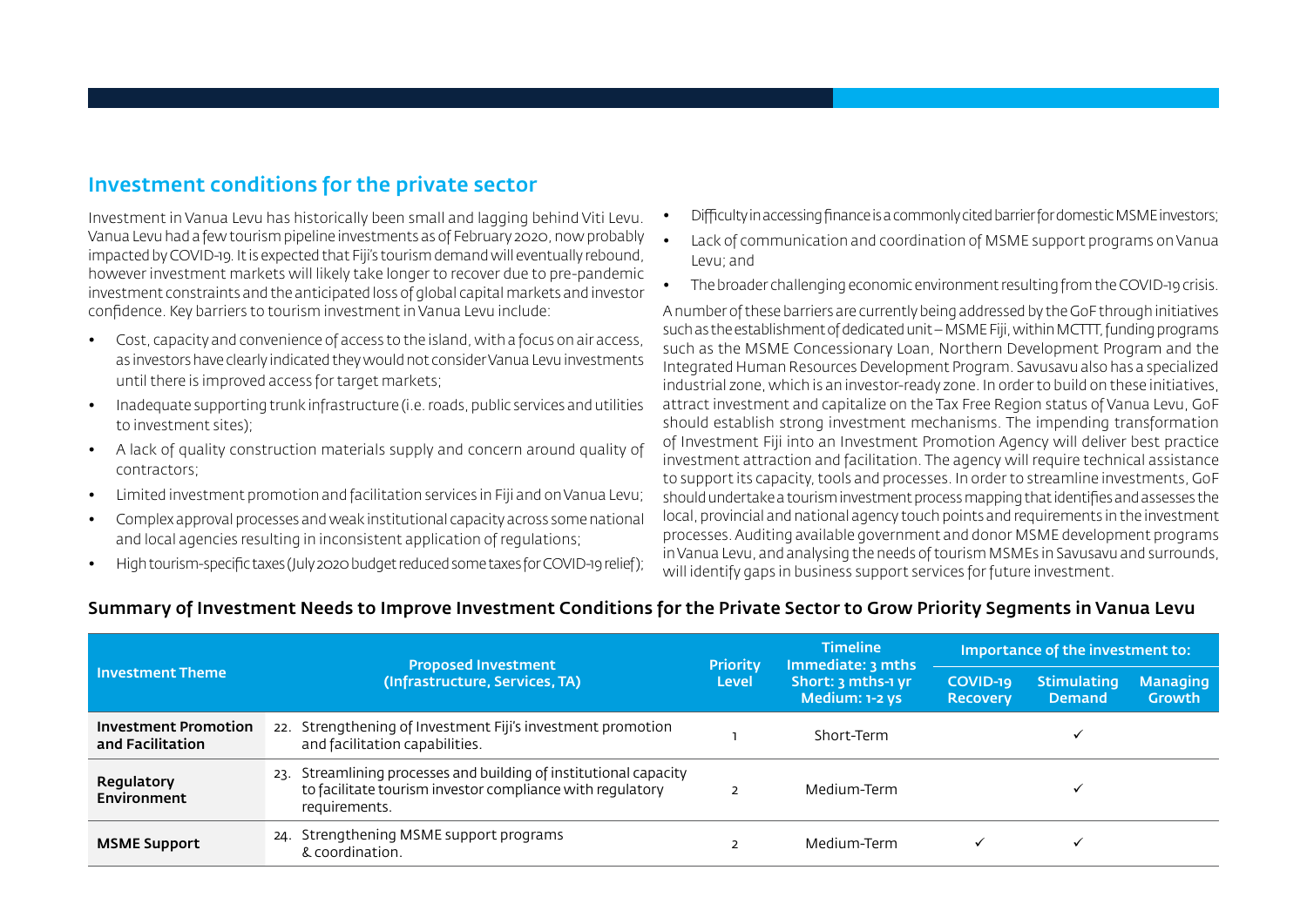## Skills development for tourism

Students seeking to study tourism in Vanua Levu can take remote courses from the University of the South Pacific and engage in a limited suite of tourism and hospitality technical training. There are currently no tourism diploma or degree courses available in Vanua Levu, however there is a limited suite of tourism and hospitality technical training. Students can earn certificates in bakery and cookery, front office and customer relations, and housekeeping from the island's colleges. Despite these courses, tourism operators in Vanua Levu reported difficulty in sourcing skilled staff, with many providing on-the-job training.

Any tourism coordination and planning should include a training needs analysis to identify specific investments to improve and/or expand training institutions in Labasa and their courses. Initial findings suggest these will centre around capacity building for instructors, and better communication with industry about training needs, and with students about course availability. Investment is needed to improve the design and delivery of more short courses through MCTTT and the Fiji Hotel and Tourism Association in Savusavu and Labasa that are tailored to the needs of local industry operators. The first priority should be to provide training on new best practices in food health and safety and housekeeping, that are emerging from the COVID-19 pandemic.

|                         | <b>Proposed Investment</b>                                                                           | <b>Timeline</b><br>Immediate: 3 mths<br><b>Priority</b><br>Short: 3 mths-1 yr<br><b>Level</b><br>Medium: 1-2 ys |                             | Importance of the investment to:    |                           |  |  |
|-------------------------|------------------------------------------------------------------------------------------------------|-----------------------------------------------------------------------------------------------------------------|-----------------------------|-------------------------------------|---------------------------|--|--|
| l Investment Theme      | (Infrastructure, Services, TA)                                                                       |                                                                                                                 | COVID-19<br><b>Recovery</b> | <b>Stimulating</b><br><b>Demand</b> | <b>Managing</b><br>Growth |  |  |
|                         | 25. Strengthening of training institutions' delivery<br>of relevant tourism and hospitality courses. |                                                                                                                 | Medium-Term                 |                                     |                           |  |  |
| <b>Tourism Training</b> | 26. Support for local delivery of short courses to<br>meet tourism & hospitality skills gaps.        |                                                                                                                 | Immediate-Term              |                                     |                           |  |  |

#### Summary of Investment Needs in Skills Development to Grow Priority Segments in Vanua Levu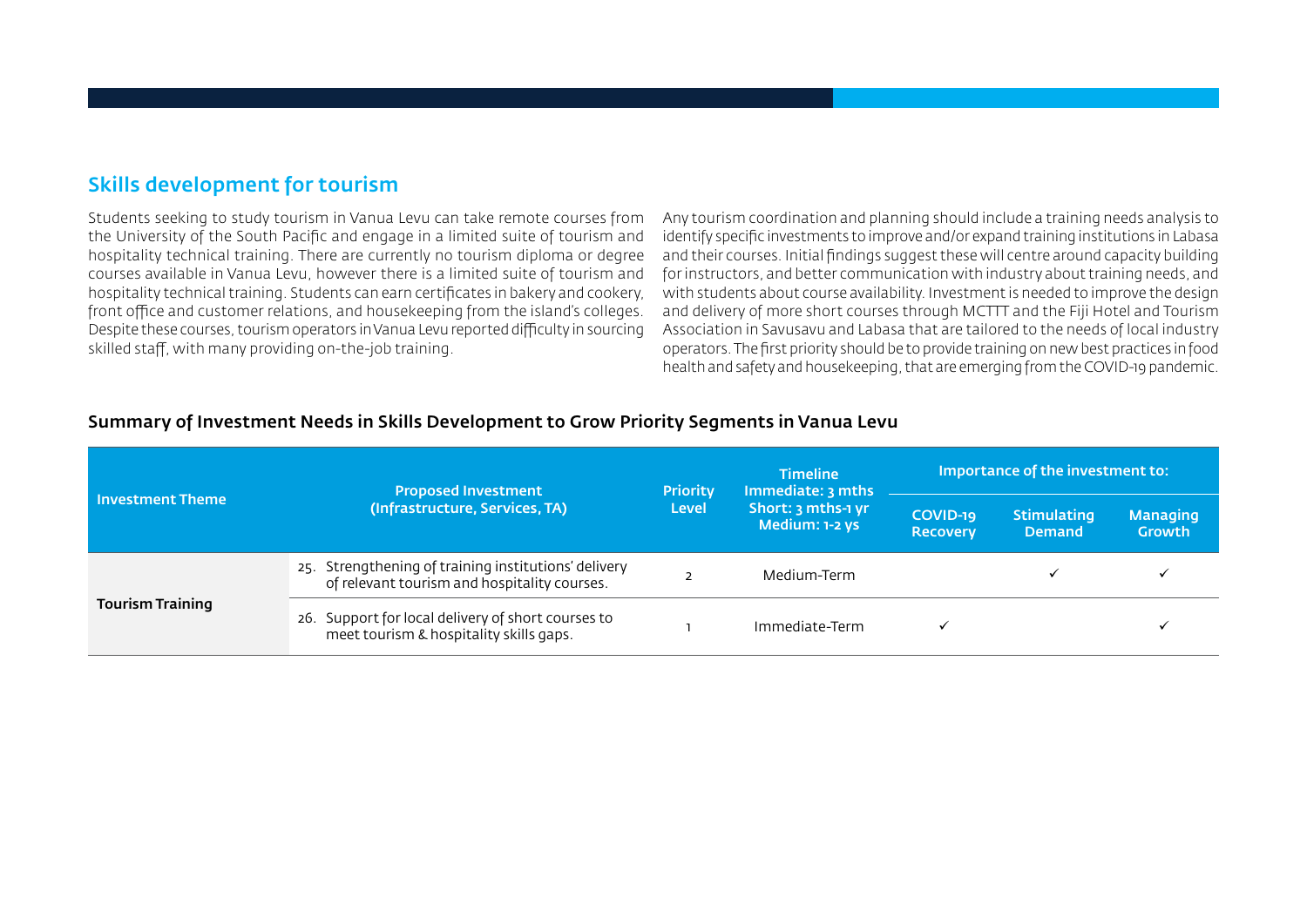## Biodiversity and conservation

Nature is Vanua Levu's greatest asset, attracting most of the destination's visitors. The coral reefs are a haven for scuba divers, and the forests provide activities for nature enthusiasts. Both these ecosystems are threatened by a range of economic activities, including tourism, with major threats from solid waste from urban centres, mining waste runoff, pesticides, and sewage. The forests are threatened by deforestation and forest degradation has recently accelerated on the island. Vanua Levu has five gazetted Protected Areas (PAs), but they are under-resourced and have few visitors. There are also at least two dozen Marine Protected Areas (MPAs) around the island, but most do not have formal status.

Developing a unified and streamlined plan for the formal management and legal framework across all type of protected areas will be crucial to attracting the priority market segments. The plan should include a road map for converting the country's highly fragmented PAs into a cohesive system. It should provide recommendations on improving inter-agency coordination, sustainable financing mechanisms, and how to build the capacity of relevant entities. Opportunities to develop new MPAs on Vanua Levu should be explored, applying models and lessons learned from the country and island. Creating a UNESCO Biosphere Reserve could help protect and promote Natewa Bay's extraordinary biodiversity. UNESCO's program helps conserve biodiversity under a flexible framework that encourages innovative approaches for sustainable economic activity within the reserves.

|                              |                                                                                                         |                                 | <b>Timeline</b>                                           | Importance of the investment to:                            |                                  |  |  |
|------------------------------|---------------------------------------------------------------------------------------------------------|---------------------------------|-----------------------------------------------------------|-------------------------------------------------------------|----------------------------------|--|--|
| <b>Investment Theme</b>      | <b>Proposed Investment</b><br>(Infrastructure, Services, TA)                                            | <b>Priority</b><br><b>Level</b> | Immediate: 3 mths<br>Short: 3 mths-1 yr<br>Medium: 1-2 ys | <b>Stimulating</b><br>COVID-19<br>Demand<br><b>Recovery</b> | <b>Managing</b><br><b>Growth</b> |  |  |
|                              | Development of a plan to harmonise the<br>27.<br>management and legal framework of Fiji's PA<br>system. | $\overline{2}$                  | Short-Term                                                |                                                             |                                  |  |  |
| <b>Protected Areas (PAs)</b> | 28. Creation of new Marine PAs on Vanua Levu.                                                           |                                 | Medium-Term                                               |                                                             |                                  |  |  |
|                              | 29. Pursue UNESCO Biosphere Reserve Status for<br>Natewa Bay.                                           |                                 | Medium-Term                                               |                                                             |                                  |  |  |

#### Summary of Investment Needs in Biodiversity Conservation to Grow Priority Segments in Vanua Levu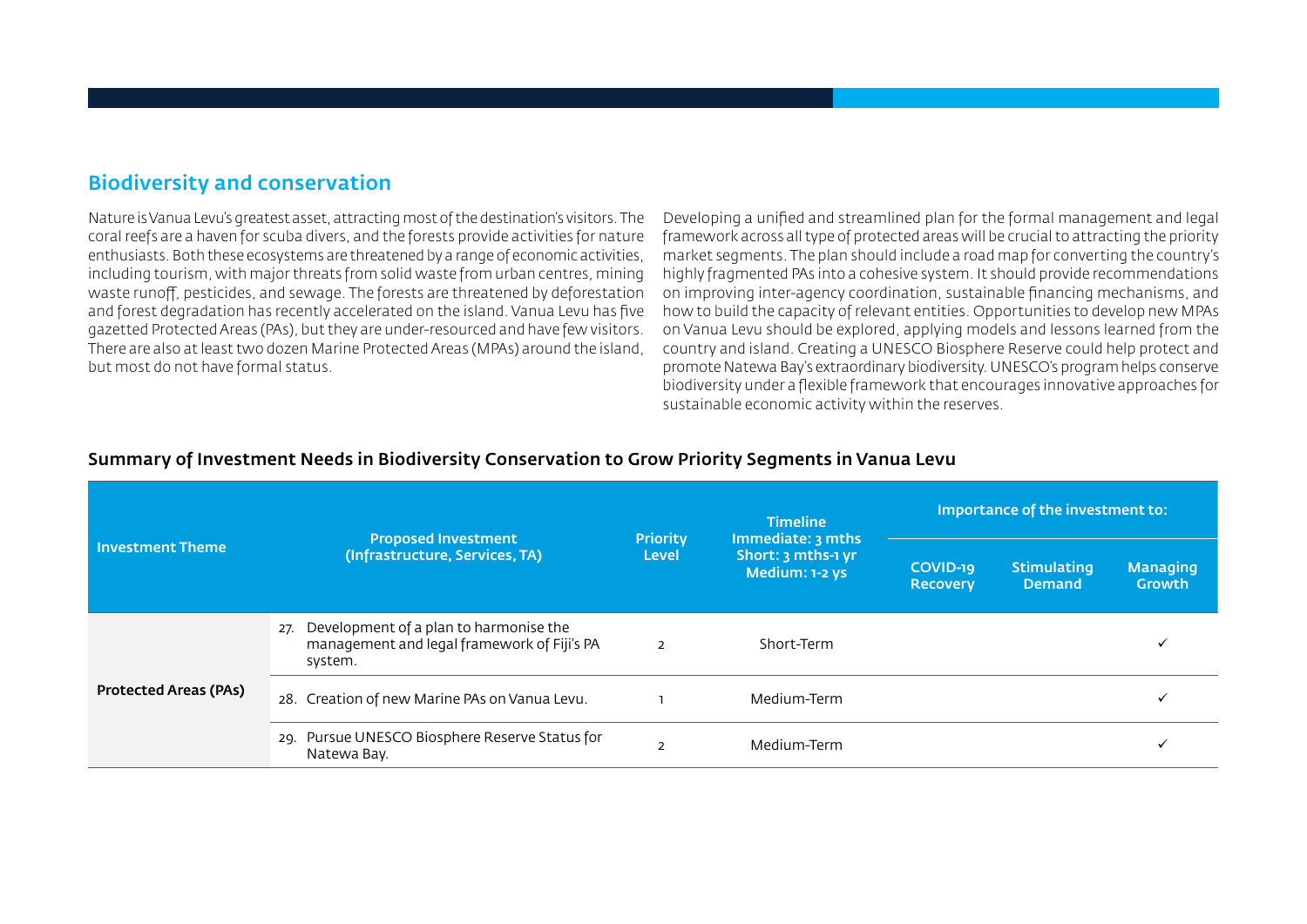

### Protected Areas on and around Vanua Levu

Source: National Trust of Fiji (2020), Protected Area System of Vanua Levu and Taveuni. Unpublished spreadsheet.

## ACKNOWLEDGEMENTS

This publication is based on research conducted by the International Finance Corporation (IFC) and the World Bank. The report was written by Jennifer Bartlett and Bradley Weiss, overseen by Jessie McComb, and under the guidance of Tom Jacobs, Deva de Silva, Lasse Melgaard, Tuyen Nguyen, and Paramita Dasgupta. Valuable contributions were received from Henry Sanday, Pierre Graftieaux, Nana Soetantri, Rosie Davey, Kasia Mazur, and Jacinta Lal.

A heartfelt thank you to all those who supported this study, including the 64 businesses and individuals that provided valuable information and insights, and particularly SMS Research — Daniel Nahoopi and Devon Blumenthal — who provided data to support the research.